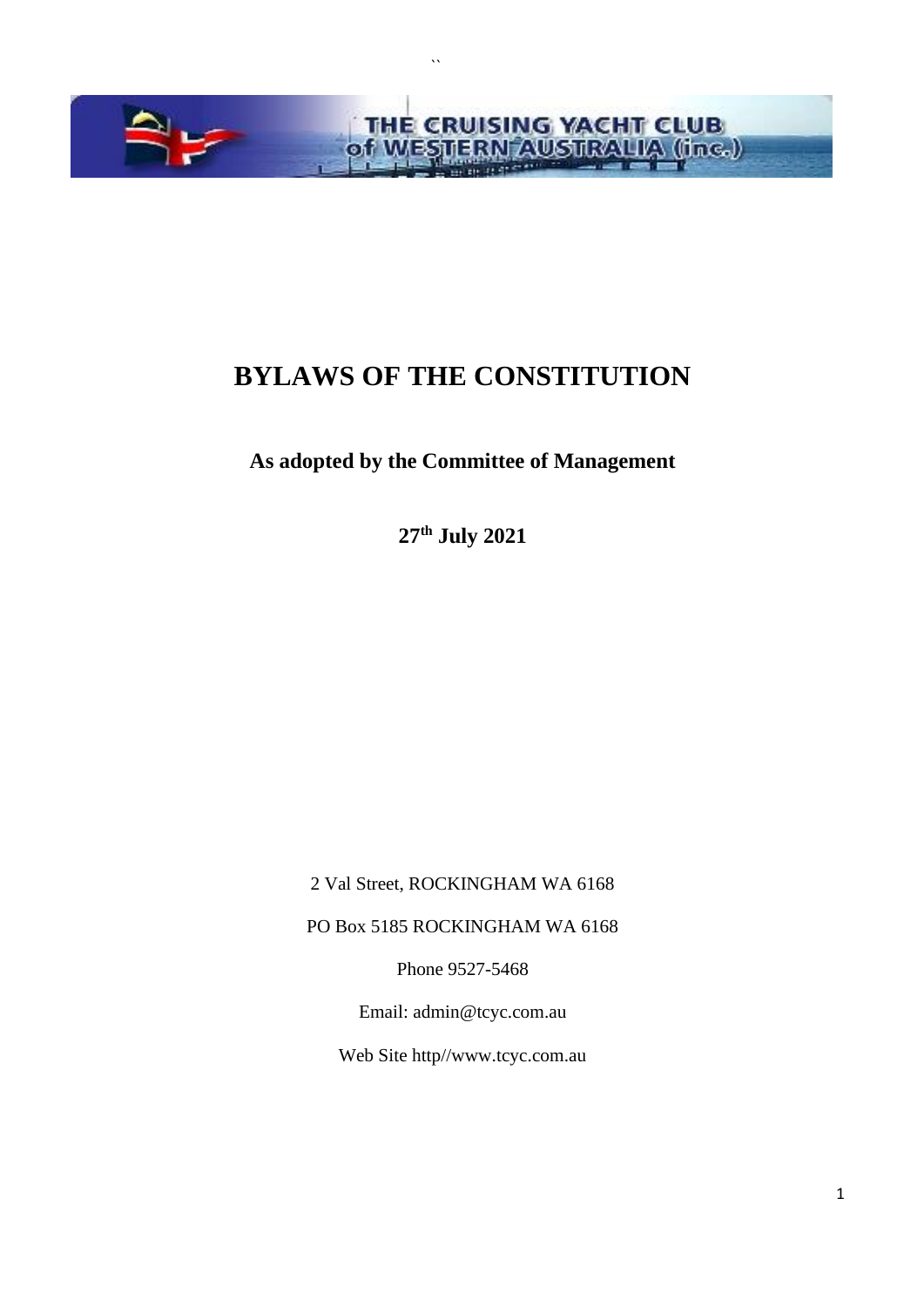# **CONTENTS**

 $\sim$   $\sim$ 

| 1.  | <b>Election of Members</b>                                        | 3  |
|-----|-------------------------------------------------------------------|----|
| 2.  | Powers of the Association                                         | 5  |
| 3.  | Nomination Fees, Subscriptions, and Other Fees                    | 5  |
| 4.  | Election of Officers, Committee of Management and Others          | 9  |
| 5.  | <b>Annual General Meeting</b>                                     | 9  |
| 6.  | <b>Committee of Management</b>                                    | 9  |
| 7.  | Standing Orders for the Committee of Management and Club Manager  | 10 |
| 8.  | Subcommittees                                                     | 10 |
| 9.  | Bylaws of The Point Peron Hardstand                               | 14 |
| 10. | Code of Conduct                                                   | 17 |
| 11. | <b>Bylaws of The House</b>                                        | 17 |
| 12. | <b>Flag Protocol</b>                                              | 23 |
| 13. | <b>Trustees</b>                                                   | 23 |
| 14. | <b>General Meetings</b>                                           | 24 |
| 15. | Suspension, Expulsion or Discipline of Members of the Association | 24 |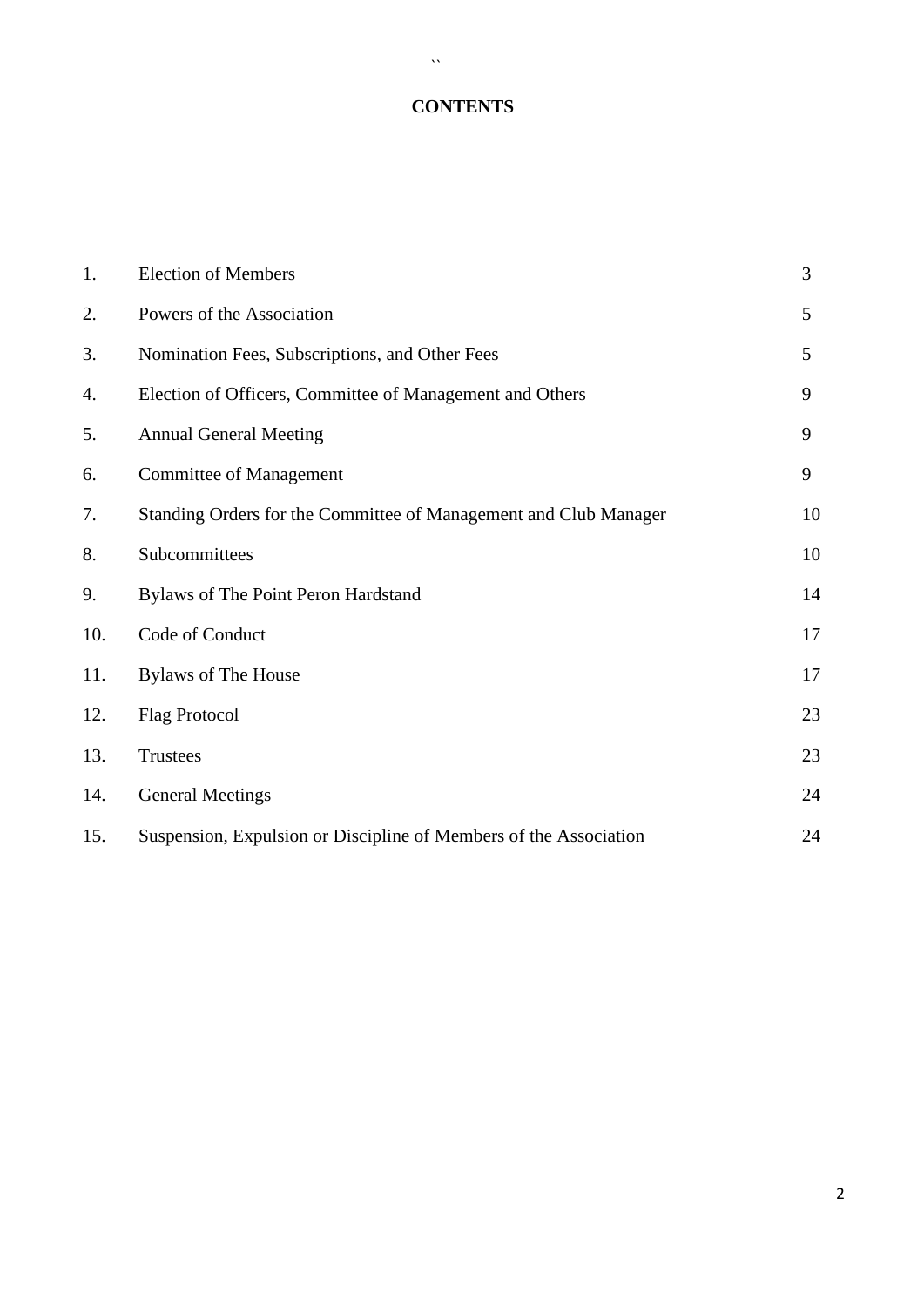# **BY-LAWS OF THE CONSTITUTION**

 $\ddot{\phantom{a}}$ 

# **1. Election of Members**

**1.1** The application form shall also include a question asking the applicant if they have been convicted of an Indictable Criminal Offence. When a form of identification is required a copy of both sides of applicants current Driver's License shall be supplied confirming identity and primary residential address in accordance with DoT legal requirements on address compliance. In the absence of a Driver's License an alternative acceptable official form of Identity and residential address confirmation shall be presented for approval. Should circumstances change notification shall be submitted within 21 days. **1.1.1** All applications for membership and changes to membership category shall be subject to approval by the **Committee of Management, herein referred to as the COM.**

### **Membership Categories – Voting Members.**

**1.2 Full Members -** Any person over 18 years and has been approved by COM.

# **1.3 Life Members -**

**1.3.1** The COM may recommend any member for Life Membership who is over the age of 18 years, has at least 10 years continuous membership and has rendered special services during that time in the opinion of the COM.

**1.3.2** The recommendation for Life Membership shall then be drafted in the form of a Notice of Motion to be presented at a General Meeting. No more than 2 Life Memberships per financial year.

**1.3.3** Life Membership shall be determined as follows.

**1.3.3.1** The candidates name shall be clearly printed on the ballot

followed by yes/no indicators which are to be circled/ticked by the voter.

**1.3.3.2** The candidate shall be declared approved to Life Member if carried by a majority of those present and entitled to vote.

- **1.4 Country (Full) Members –** Any person over the age of 18 years and whose primary residential address is more than 100kms radius from the club premises and who is approved by the COM shall pay 60% of Full Member fees...
- **1.5 Senior (Full) Members -** Any person who,
	- **1.5.1** is a bona fide age, disability support or service pensioner or,

**1.5.2** and has attained the current retirement age. (currently 67 years) A Senior (Full) member shall have the rights and privileges that apply to Full membership whilst paying 60% of the Full Member fee as approved by COM.

- **1.6 Youth (Full) Members –** Any person who is aged between 18-25 years may apply for youth membership at 60% of Full Member fee as approved by COM.
- **1.7 Corporate (Full) Members** One nominated full membership per Corporate Membership package as approved by the COM.
- **1.8 Restricted (Full) Members–** One nominated full membership per Restricted membership package as approved by the COM.

### **Membership Categories – Non-Voting Members.**

- **1.9 Social/Crew Members –** Any person over the age of 18 years who has been approved by the COM.
- **1.10 Associate Members –** Any person who is the spouse/partner or the surviving spouse/partner of a member may become an Associate member as approved by COM. Specific exclusions are Corporate Umbrella, Restricted, Temporary, Honorary and Temporary Visitor members.
- **1.11 Senior (Social/Crew) Members –** Any person who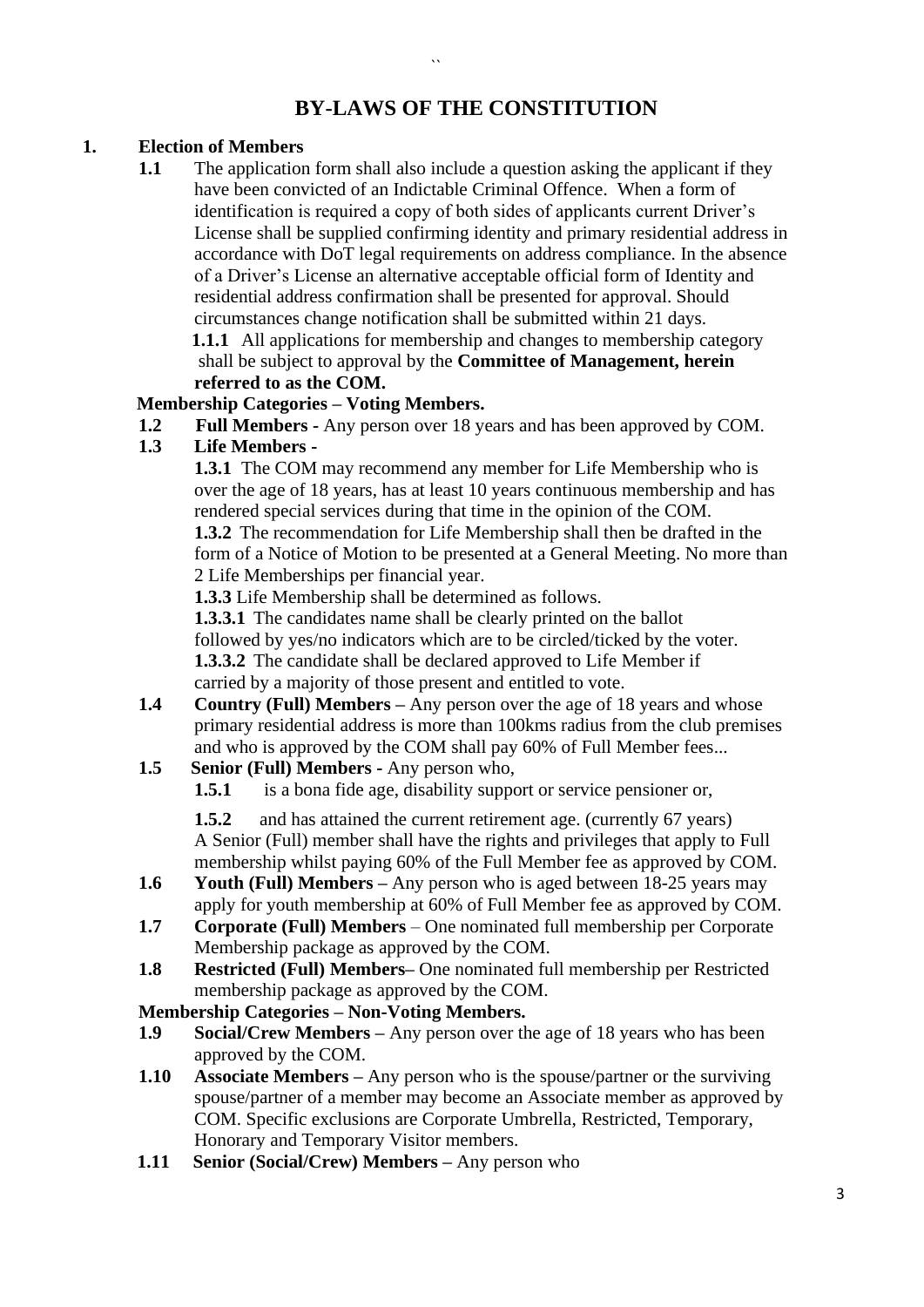**1.11.1** is a bona fide age, disability support or service pensioner, or

**1.11.2** and has attained the current retirement age. (currently 67 years 2018) A Senior (Social/Crew) member shall retain the rights and privileges that apply the Social/Crew membership status, as approved by COM.

- **1.12 Youth (Social/Crew) Members –** Any person who is aged between 18-25 years may apply for youth membership, must be made to COM for approval.
- **1.13 Junior Members –** A person under the age of 18 years and approved by COM.
- **1.14 Honorary Members –** Shall pay no nomination fee or subscription and will be entitled to the privileges accorded to a non-voting Associate member and such privileges as the COM may determine.
	- **1.14.1** The COM may elect the following as Honorary Members for a period not exceeding the club's financial year.

**1.14.1.1** Flag Officers, Presidents, Secretaries and members of other Yacht Clubs and Sailing Clubs and Associations.

**1.14.1.2** Members of Yachting, Sailing Clubs and Associations partaking in local, state, interstate, or overseas events.

**1.14.1.3** Any other person mentioned in the Liquor Control Act existing and current at the time.

**1.14.1.4** Persons of distinguished or public position visiting the Club. **1.14.1.5** Patron, Vice Patrons and All employees of the club who are over the age of 18 years, who are not members of the club.

1.14.2 A Temporary Visitor who makes application to the manager may be considered and approved by a senior COM representative for a short-term - Period (up to 1 month).

**1.14.3** The COM shall have the power to revoke or extend Honorary Membership, without notice or right of appeal.

- **1.15 Corporate Umbrella Members –** Any person who has an interest in the organisation to whom the corporate membership belongs, which is limited to 5 umbrella memberships as approved by the COM.
- **1.16 Restricted Members –** Any person who participates in a limited activity at the club and has been approved on a case-by-case basis (with conditions) by the COM.
- **1.17 Temporary Members –** Pursuant to section 48(c) of the Liquor Act, the association may grant Temporary Memberships, with permission of a Flag Officer, to a person who is visiting the association as a member, an official, a person assisting or supporting a team that is contesting a pre-arranged event in that sport on the day, may be taken to be a person who is afforded temporary membership on that day.
- **1.18 Family Membership** Shall be defined as a family group which shall consist of a minimum of one adult (of a member category) and minimum of 2 Junior member children (under the age of 18 years) which will attract a discount subject to the approval of the COM.

### **1.19 Transition of Junior or Youth to Full Member**

**1.19.1** If a Junior Member upgrades to a Youth (Full) Member on attaining the age of 18 years will not be required to pay the nomination fee. The upgrade shall apply in the financial year following the attainment of 18 years. Furthermore, when a Junior member upgrades to Youth (Full) member they shall have the option to 2 years membership (while 18-20 years) at the Youth (Social/Crew subscription rate) with full member privileges except voting rights.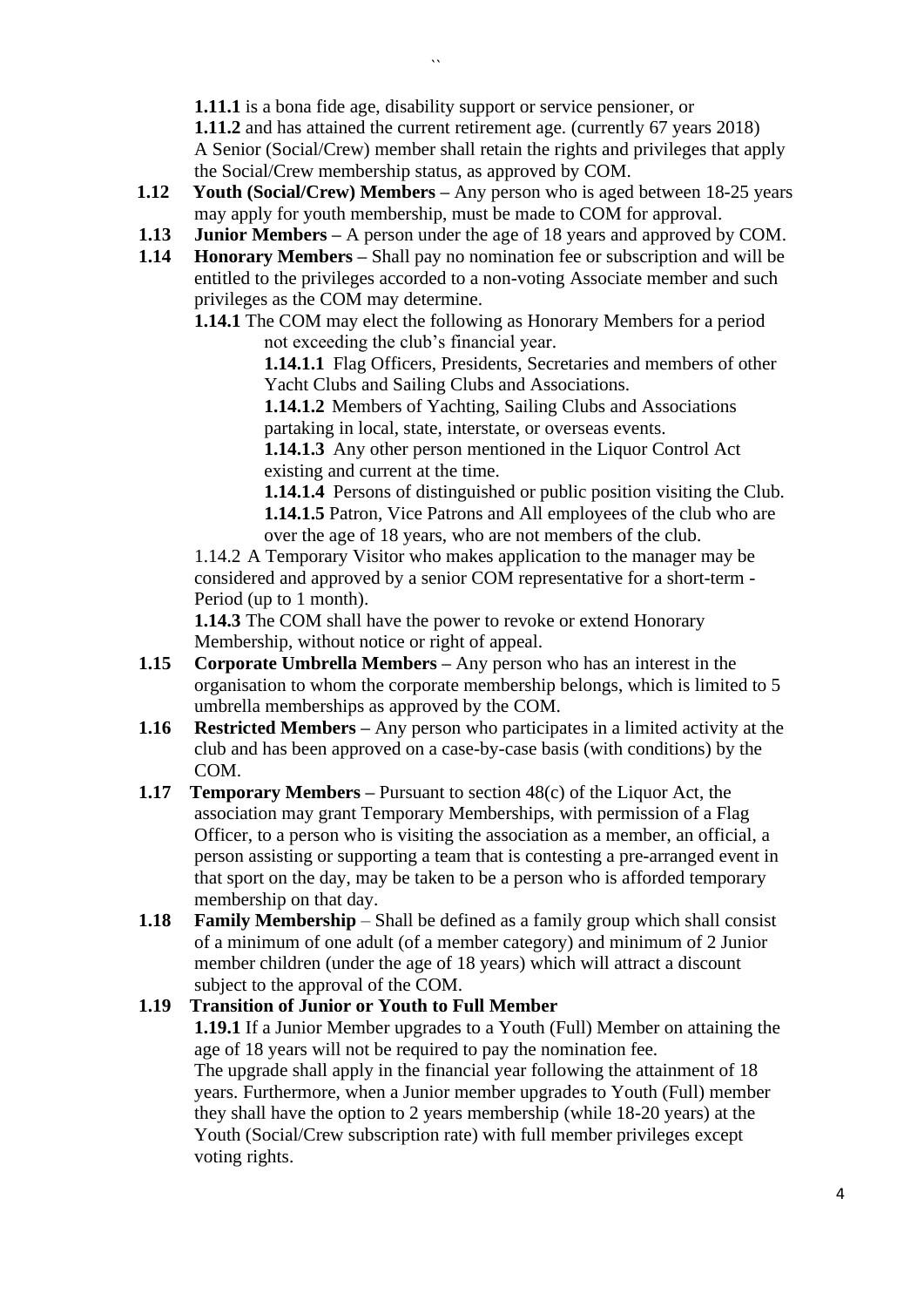**1.19.2** A Junior Member may upgrade to a Youth (Social/Crew) member on attaining the age of 18 years.

**1.19.3** If a Junior Member initially upgrades to Youth (Social/Crew) Membership and then further upgrades to Youth (Full) Membership whilst maintaining continual membership, then the member will not be required to pay the nomination fee.

**1.19.4** A Youth (Full) or Youth (Social/Crew) Member (18-25 years old) wishing to become a Full Member on attaining the age of 25 years, and has had continuous membership for 5 years, will not be required to pay the nomination fee.

- **1.20 Club Member Card –** This electronic card is for all financial members incorporating features and benefits for all club transactions. Contains member number, name, house support and member added credits.  $(1 point = $1.)$ This card must be produced for members to receive discounts or benefits and is Non-transferable. Full terms and conditions are detailed in **Member Card Policy**. **1.20.1** Cards can be collected by members (providing proof of identification) from the bar or office during trading hours, at which point the card will be activated.
- **2 Powers of Association** The association shall have the following powers.
	- **2.1** To recover monies owed by legal action.
	- **2.2** To do all other things as are, incidental or conducive to attaining its objects.
	- **2.3** To accept donations whether of real or personal estate and devises and bequests.
	- **2.4** To erect, add to, improve, repair, pull down and rebuild buildings and other structures.

#### **3. Nomination Fees, Subscriptions, and Other Fees**

**3.1 Pre-amble –** The following description of terms used and the meanings and interpretation applying to sections of this clause.

**3.1.1 Financial Year** - period 1st April to 31st March the following year.

**3.1.2 Working Day**, Monday through Friday inclusive (9.00. to 16.30) unless the day is a public holiday.

**3.1.3 Subscription –** The amount for membership to the club.

**3.1.4 Charges –** The amounts for hardstand, dinghy storage, and training boat hire and other items.

**3.1.5 Late Payment Period and Rate (5%)** - the period commences 30 days after the payment due date **if applied.**

**3.1.6 Plan Entry Fees** - fees charged for participation in the direct debit Payment Plan if applicable. (usually by the financial institution)

**3.1.7 Proportional Subscriptions (pro-rata), Charges and Fees** – These shall only apply to memberships granted from October to March and shall be calculated from the full fee  $(100\%)$  applying on  $30<sup>th</sup>$  September, proportionally down until March 31st.

**3.1.8 Nomination Fee** – Shall be an amount determined by the COM applicable only to new memberships within categories as noted in current fee schedule or as determined below.

**3.1.9 Bond Fees** – Shall be fees applicable for items such as Gate Keys, Hardstand, Training Boat Hire and Function Room.

**3.1.10 Membership Termination** – Membership shall be terminated, at expiration of late payment period in accordance with clause 9.3 of the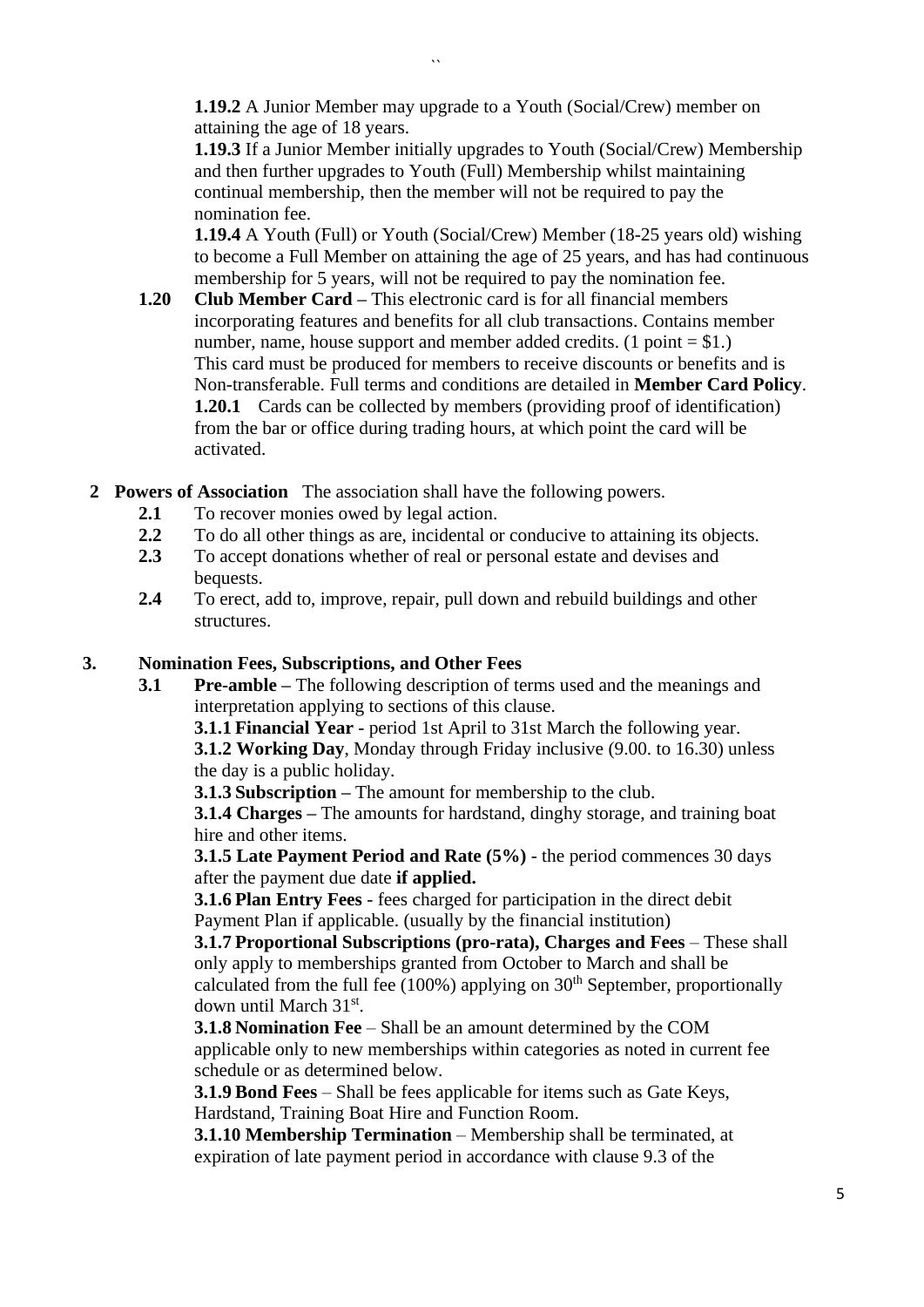constitution which states within 3 months after relevant date fixed by clause 9.1, except in reference to clause 3.3.6 for direct debit payment plan members, unless the COM approves otherwise.

### **Subscription and Fee Payment Procedure** –

**(a) Late February** – Subscription Invoices sent out to all members.

**(b) 1 st April** – Payment due. Payment can be paid by cash, credit card, cheque, direct debit or EFT (details on invoice). When making payment please quote Member Ref Number. A direct debit payment plan normally attracts additional bank fees.

**(c) After 30th April** – Any subscriptions, charges and fees owing (If not entered into the direct debit payment plan), will considered as late and will result in the immediate de-activation of member discounts and benefits (cards and gate access) applicable to the membership. Hardstand – actions will be commenced in accordance with the hardstand conditions of use. A reminder notice may be sent out to un-financial members.

**d) 31st May** – Members who have not paid their subscriptions, charges and fees in full by this date, including direct debit default, will have a final notice sent to them.

**(e) 30th June** – Members who have not paid their subscriptions, charges and fees in full (un-financial) will have their membership **terminated** subject to approval by the COM.

(f) If a past member has had their membership terminated and wishes to rejoin the club then they shall be required to make application in accordance with the requirements for joining the club in clause 3.3.7 & subject to approval by COM

### **3.2 Setting of Nomination Fees, Subscriptions and Other Fees**

**3.2.1** Nomination fees, subscriptions, and other fees shall be those as laid down from time to time by the COM.

**3.2.2** Changes to the annual fee structure relative to membership category shall require the approval of a COM Meeting.

**3.2.3** If any Member is approved between 1st of October and 1st of April that person shall pay the full nomination fee as applicable for the classification of Membership granted but shall only pay subscription fees proportionate (3.1.8) to the remainder of the Financial Year.

**3.2.4** Any Member wishing to rent a boat storage or dinghy storage bay at the Point Peron Hardstand between 1st of October and 1st of April may pay fees proportionate to the remainder of the Financial Year.

### **3.3 Payment of Nomination Fees, Subscriptions and Other Fees**.

**3.3.1** Applications for new membership or membership upgrade shall not be considered valid unless accompanied by the appropriate nomination and subscription fees.

**3.3.2** Except for new members as in Rule 3.3.1 above, subscriptions and annual fees are due and payable on the 1st April of each financial year.

**3.3.3** Members (new and existing providing they subscribe by April 1<sup>st</sup>) shall be eligible to partake in the Annual Subscription and Fee Payment Plan listed in Rule.

**3.3.4** Plan Entry Fees shall not be refundable because a participating member pays outstanding fees & subscriptions or changes membership category.

**3.3.5 Membership Upgrades**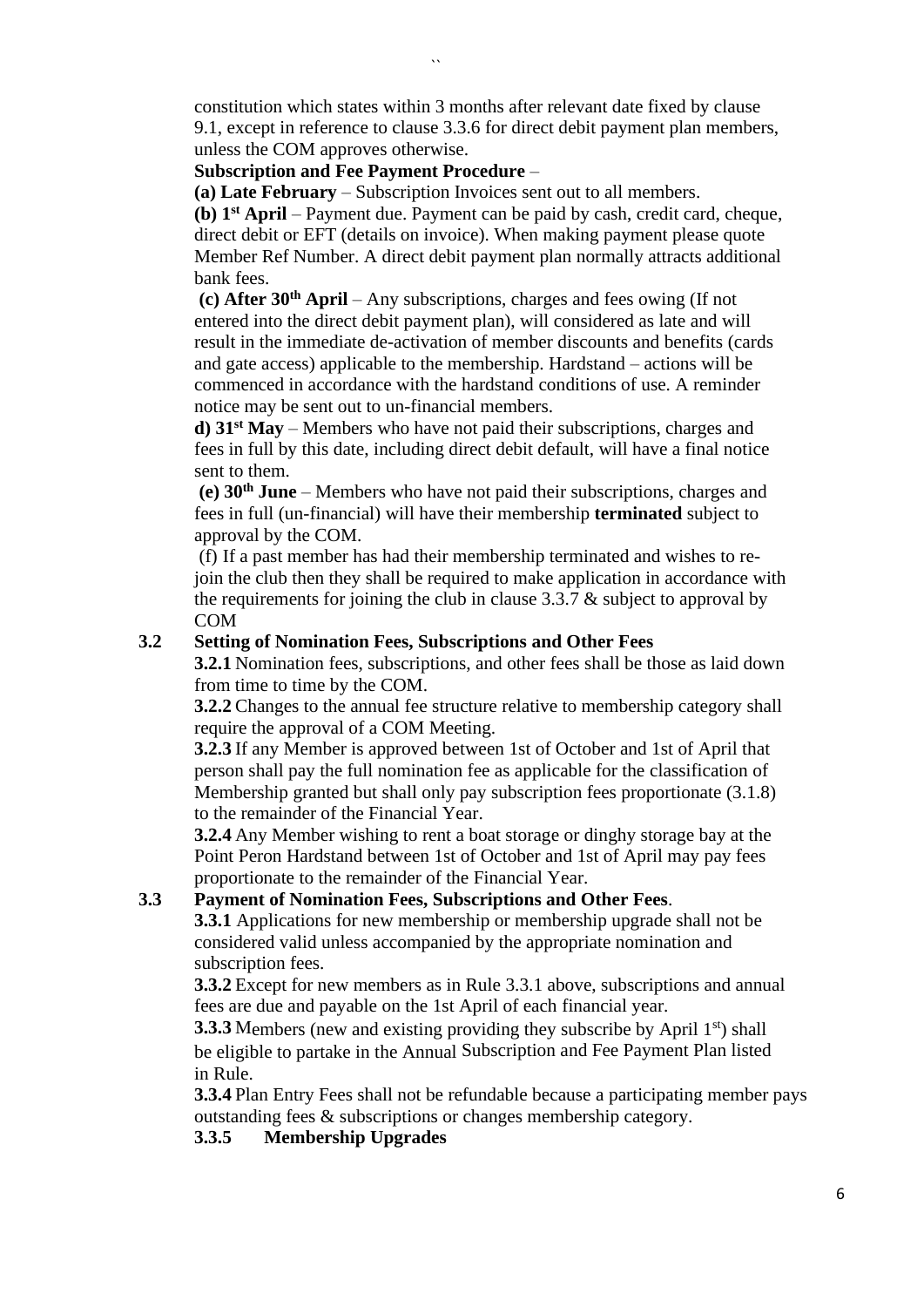**3.3.5.1** Members of the club who upgrade their membership to a higher class of membership is required to pay the difference in the nomination fee and the annual subscription for the higher class of membership on upgrading, or 3.3.5.2.

**3.3.5.2** Any person who has previously paid a nomination fee for a 'Full Member 'membership and has maintained continuous

membership at the Club may upgrade to Full membership from any membership type without being required to pay another nomination fee.

### **3.3.6 Fee Payment and Direct Debit Payment Plan**

Members shall either pay their membership subscriptions and other charges in one (1) lump sum payment or are offered an option to enter into a direct debit payment plan agreement whereby their subscriptions shall be paid by direct debit to the club over six (6) monthly instalments subject to the following:

**3.3.6.1**. Lump sum full payment of subscriptions prior to the 1<sup>st</sup> of April may (if applicable) attract a discount for the following categories (applying to fee subscription component amount only) to all Voting, Social/Crew, Senior

social/crew, Youth social/crew memberships.

**3.3.6.2**. Early payment discounts (if applicable) do not apply to Associate, Corporate, Restricted, Junior, Promotional, Pro-Rata or Direct Debit Payment Plan members.

**3.3.6.3**. The member renewing their membership shall notify the club and enter into the direct debit plan agreement prior to the  $1<sup>st</sup>$  of April, with the first direct debit being made in April, or

**3.3.6.4**. A new member joining between April & September is also eligible to enter into the Direct Debit Payment Plan.

**3.3.6.5**. The Direct Debit Payment Plan does not apply to stand alone Associate, Corporate, Restricted, Junior, Promotional or Pro-Rata memberships.

**3.3.6.6** The member shall complete the necessary application with their financial provider and confirm to the club that the direct debits for the full payment of fees is in place with  $1<sup>st</sup>$  instalment as per clause 3 above. Costs applicable to the direct debit payment plan shall be charged monthly during the period of the payment instalments.

**3.3.6.7**. The subscriptions, year seasonal mooring charges and full year hardstand bay charges only shall be subject to the monthly direct debit payment plan, all other applicable charges such as HSP, trophy donations and levies shall be paid in the first instalment.

**3.3.7** Members who become non-financial for any reason do not qualify for Pro Rata membership unless their membership has ceased for a period greater than 12 months or otherwise approved by the COM.

**3.3.8 Leave of Absence** – A Financial member may make application to the Committee of Management for a Leave of Absence (LOA) detailing why they are unable to attend the club for the 12 months period April  $1<sup>st</sup>$  to March 31<sup>st</sup> due to being away from club, interstate, overseas or otherwise. The LOA shall only apply for a 12month period after which normal membership and subscriptions payments shall resume. LOA shall only apply for a twelve-month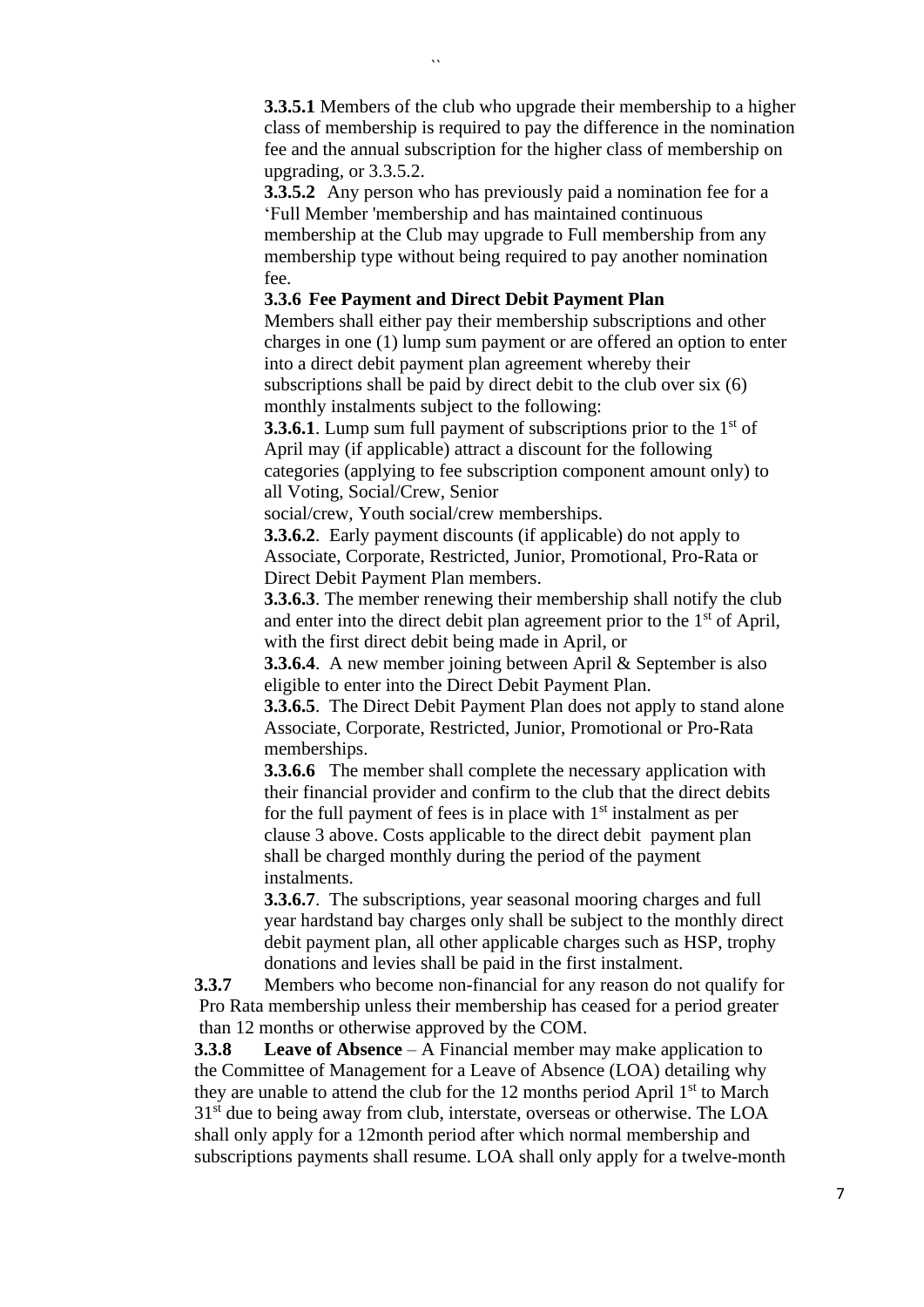period after which normal membership and subscriptions payments resume. Immediate notification to the club shall be made by the member for resumption of membership privileges. Failure shall cause termination of membership. Members who have financial commitments to the club such as hardstand shall

### **3.4 Additional Fees and Penalties**

**3.4.1** In addition to nomination, subscription and annual fees, the Club may impose levies and/or House Support schemes in a form as determined by the COM and approved at a General Meeting.

**3.4.2** Any member who fails to pay any fees, levies, instalments of an Annual Subscription, Direct Debit Fee Payment Plan payments, or House Support monies before commencement of the Late Payment Period may be charged a Late Payment Fee.

### **3.5 Points Credit System (Including HSP)- Terms and Conditions of Use** The member understands that;

**3.5.1** Points on The Cruising Yacht Club (TCYC) of WA Inc. point of sale system are only redeemable for services that can be purchased through the point-of-sale system. This includes but is not limited to food, drink, and merchandise purchases.

**3.5.2** The value of one point is equivalent to \$1 AUD.

**3.5.3** Unused points are not redeemable or refundable for cash or other tenders.

**3.5.4** Points may not be transferred between Members.

**3.5.5** A member may request that the combined House Support Points (HSP) to be allocated to that member if that member pays for multiple family members at the single time of payment.

**3.5.6** Any House Support Points (HSP) credit value will expire if not use by the original house support points credit expiry date.

**3.5.7** The safe keeping of their member card is solely the responsibility of the respective member and TCYC of WA take's no responsibility in the event that the card is lost or used by someone else.

**3.5.8** A point's balance can be generated by staff on request: however, statement of spending and points accrual can only be generated by members of the office staff within normal office hours. Notification to members will be given one month prior to expiry of their points.

**3.5.9** Points can only be "purchased" in whole dollar values at any-time from the (Bar or the club office during business hours).

**3.5.10** TCYC of WA Inc, policy limits the purchase or accrual of points to the value of \$500 or less except when explicit authority is given by the Club Manager.

**3.5.11** Any outstanding points value that may be refundable must be done by application to The Club Manager and must be processed by TCYC of WA admin staff.Such circumstances where a refund may be provided can include but may not be limited to termination or suspension of membership, following a significant function, a processing error, or extenuating circumstances which may require an application request to the Club Manager.

**3.5.12** Any points value cash or otherwise, will be expired and absorbed by TCYC of WA following 12 months of termination of membership.

**3.5.13** Disputes must be raised to The Club Manager for resolution, and in the case that the member is dissatisfiedwith the outcome the issue

pay those charges prior to qualifying for a LOA.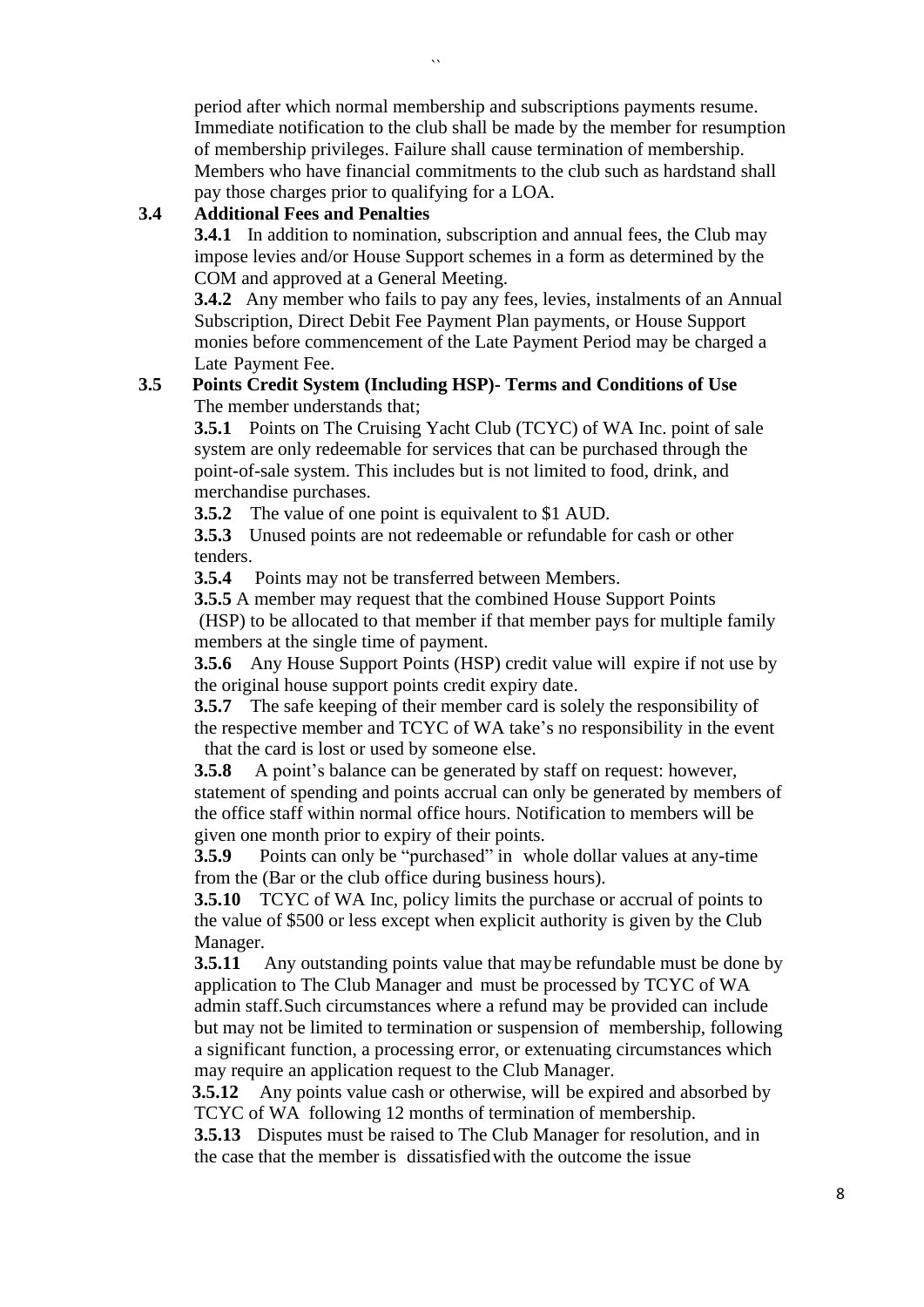must be escalated to The COM for resolution by Club Manager. **3.5.14** Members under 18 years of age (Juniors can-not use their card for purchase of alcoholic products, obtaining a car park card (unless over 17 years old) or sign guests into the clubhouse.

# **4. Election of Officers, Committee of Management and Others**

- **4.1** The appointment of Trustees shall be by the COM as provided in the constitution.
- **4.2** The election of Patron and Vice Patrons shall be at the General Meeting by show of hands and no notice of nomination shall be required.
- **4.3** Nominations for Flag Officers, Secretary, Treasurer, and other members of the COM shall be, lodged with the Club Manager who shall post the nominations on the notice board of the Club as required by the constitution.
- **4.4** There shall be two Scrutineers appointed by the meeting for counting of the result and shall collect the completed ballet forms.

# **5. Annual General Meeting**

- **5.1** Notice of Motion and any resolutions other than General Business shall be in the hands of the Club Manager 7 days before the date of the Annual General Meeting.
- **5.2** In Addition to any Other Eligibility Requirements, members who serve on the COM shall have been a Voting Member (in accordance with the Category clauses of the Constitution) for a total period not less than twelve months unless exempt from this requirement by the passing of a motion at a Committee of Management meeting.
- **5.3** Up to two (2) committee members may be Social/Crew non-voting members who have.
	- been a club member for a minimum of 12 months and
	- been an active member of a sub-committee for 12 months prior to the AGM, and
	- continue being an active member of the nominated sub-committee during their term on COM.
	- Resignation or non-attendance on the sub-committee for three (3) meetings may disqualify their position on COM.
- **5.4** A Candidate shall offer no Inducement in cash or in kind for support of their nomination or election.

### **6. Committee of Management (COM)**

- **6.1** The Retiring Commodore shall be an ex-officio member for a period not exceeding twelve months from the term of the previous office and has voting rights.
- **6.2** The COM may authorise Junior Members to form a Junior Committee with such powers and limitations as seen fit by the COM.
- **6.3 Signatories –** The COM shall nominate up to six (6) signatories who are able to sign financial transactions and club agreements with two (2) signatures required. These shall be the Commodore, Treasurer, Club Manager plus others as required and nominated.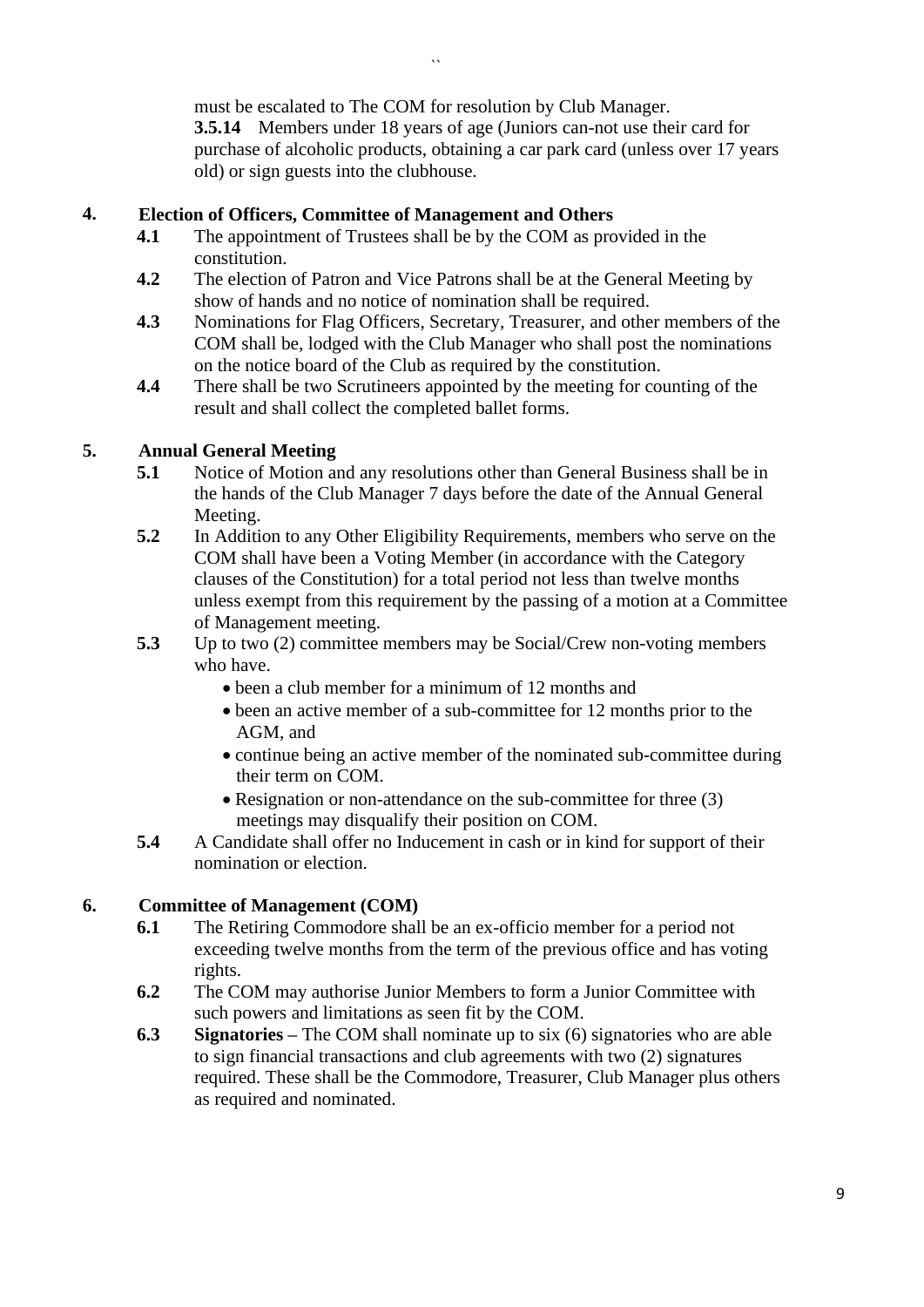# **7. Standing Orders for the Committee of Management (COM) and Club Manager 7.1 Definition**

 $\ddot{\phantom{0}}$ 

7.1.1 Absent - not present at a meeting and having offered no apology or been granted leave of absence.

7.1.2 Leave of Absence - permission given by the committee of

management allowing a member to be away at subsequent meeting(s).

7.1.3 Apology - notification either written or verbal, either direct or through another member of committee, to the effect that a member is unable to attend the current meeting.

# **7.2 Club Manager**

7.2.1 In addition to such duties as are specified in the Constitution and other Club Bylaws, or as are determined by the COM from time to time, it shall be the duty of the Club Manager to:

> 7.2.1.1 Store all records and minutes of General, COM and Subcommittee meetings.

7.2.1.2 Attend General, COM, House, Social and Finance meetings. 7.2.1.3 Maintain a register of all yachts, powerboats, and other vessels.

7.2.1.4 Maintain a register of all members paying for the use of the Point Peron Hardstand facility, Club moorings and Val Street boat storage facilities.

7.2.1.5 Keep a record of all key holders for hardstand and other areas where keys have been issued. Ensure only authorised persons hold keys.

7.2.1.6 Ensure that Notices of Motion, notifications, agendas, reports, and other documentation required for General Meetings, and COM meetings, and approvals and liaison with legal authorities are posted in accordance with the requirements of the club Constitution and Bylaws as well as any relevant legal obligations.

7.2.1.7 Keep an up-to-date register of members in respect of each category of membership and auxiliary facility paid for by the member. The register must be continually available for inspection at the club premises.

# **8. Sub-Committees**

In addition to the sub-committees listed below, the COM may appoint additional subcommittees as deemed necessary who shall report to COM after each meeting. Members of a sub-committee shall be members (any category) and may include nonclub members for a specific purpose as approved by the COM.

Each member of a sub-committee shall have one vote and, in the case of an equality of votes, the chairman shall have a second votes, the chairman shall have second or casting vote.

Each sub-committee shall frame a budget for the coming year including fee/cost structures (race fees, training fees, hardstand fee, and charges) relevant to their field of responsibility to Finance Committee for their approval prior to submission to COM.

# **8.1 House Committee**

8.1.1 Unless otherwise specified by the COM, the chairman of the House Committee shall be the Commodore and shall include the Club Manager and others as nominated.

8.1.2 The duties and powers of the house committee shall be;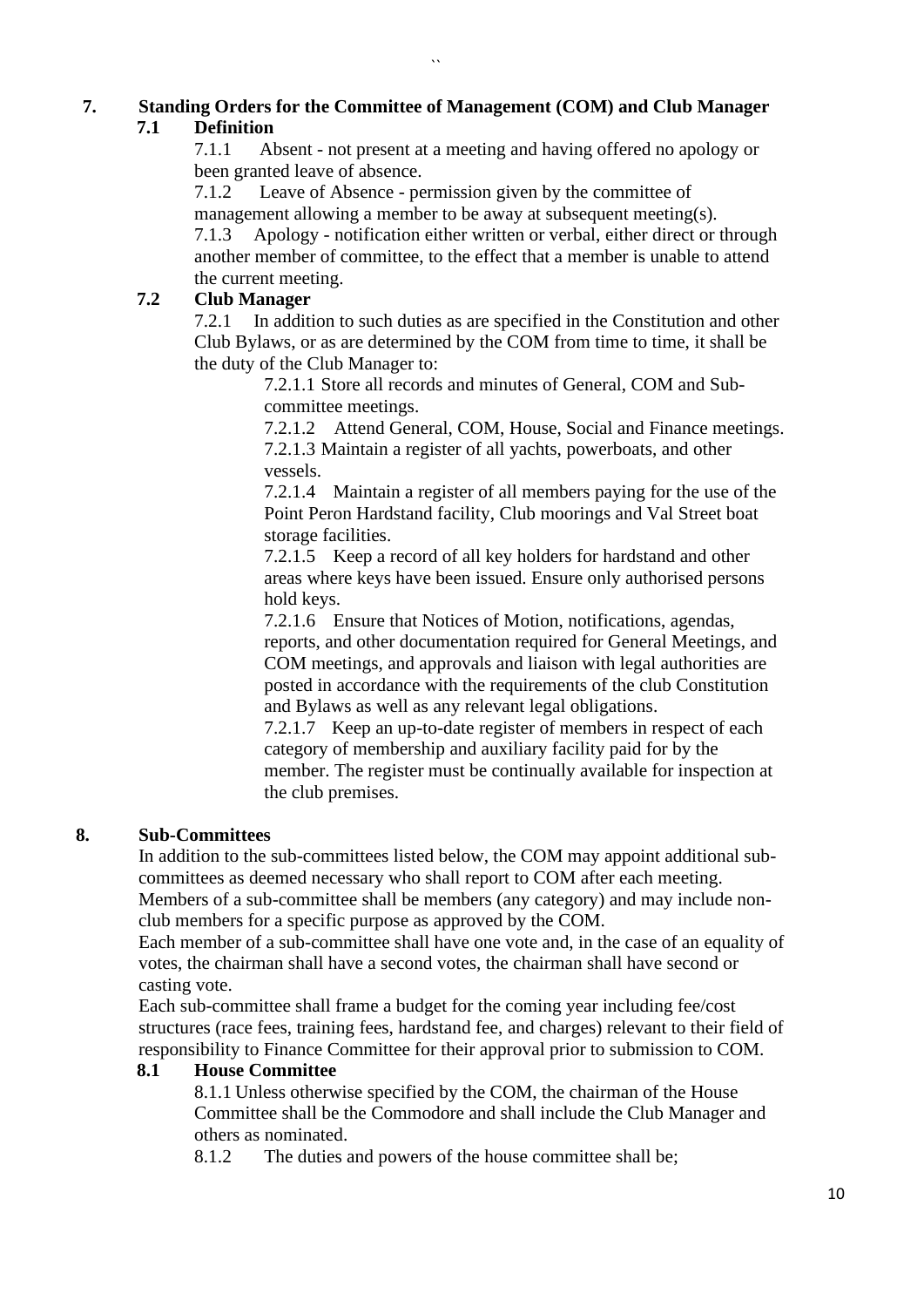8.1.2.1 Frame and present to the Finance Committee who shall review and approve before any recommendation to the COM in March a budget for replacement, capital expenditure, repairs and maintenance of the clubhouse and surrounds for the coming year or at any other time when expenditure is required.

8.1.2.2 To manage, improve and maintain the clubhouse, garden areas, backyard areas (not used for junior purposes) and car parking area.

8.1.2.3 Prepare work programmes and schedules (for above items) to allow efficient planning of works required including order of priorities. 8.1.2.4 Prepare list of trades and contacts to allow efficient

management and ability to get works including those of an emergency nature done.

8.1.2.5 To investigate and manage repairs, renovations, replacements, improvements and maintenance to furnishings, amenities, and buildings.

8.1.2.6 To determine whether works required can be carried out in house (voluntary) or requires competitive quotes by professional trades.

8.1.2.7 Prepare costings for works required and gain necessary approvals from COM to fund and enable progress with works. 8.1.2.8 Meet at least monthly, record the minutes of each meeting and table them at COM meetings.

### **8.2 Social Committee**

8.2.1 Unless otherwise specified by the COM, the chairman of the Social Committee shall be the Vice Commodore.

8.2.2 The committee is to provide support and input to club management in the conduct of all club member functions and events as well as for stand-alone special events. Have input regarding club opening hours, galley menus, entertainment, and club promotional events.

8.2.3 The duties and powers of the Social Committee shall be to:

8.2.3.1 Frame and present to the COM a programme of club social functions and events for members and guests for the forthcoming year.

8.2.3.2 Liaise closely with the Club Manager in programming and conduct of club functions and events including arrangements, fees, and ticket sales.

8.2.3.3 Review costings (before and after) for club functions and events with club management.

8.2.3.4 Prepare and manage a Duty Officer roster for selected club functions and events including the arrangement of any in club fundraising. 8.2.3.5 Prescribe dress to be worn by Members on the club premises. 8.2.3.6 Meet on a monthly basis, record the minutes of each meeting and table these minutes at the following COM meeting.

# **8.3 Sailing Committee**

- 8.3.1 Unless otherwise specified by the COM, the chairman of the Sailing Committee shall be the Rear Commodore Sail.
- 8.3.2 The duties and powers of the Sailing Committee shall be to: 8.3.2.1 Frame and present to the COM a programme of Club sailing events, cruising activities, and sailing novelty events for the season and coordinate the Sailing programme into the already in place club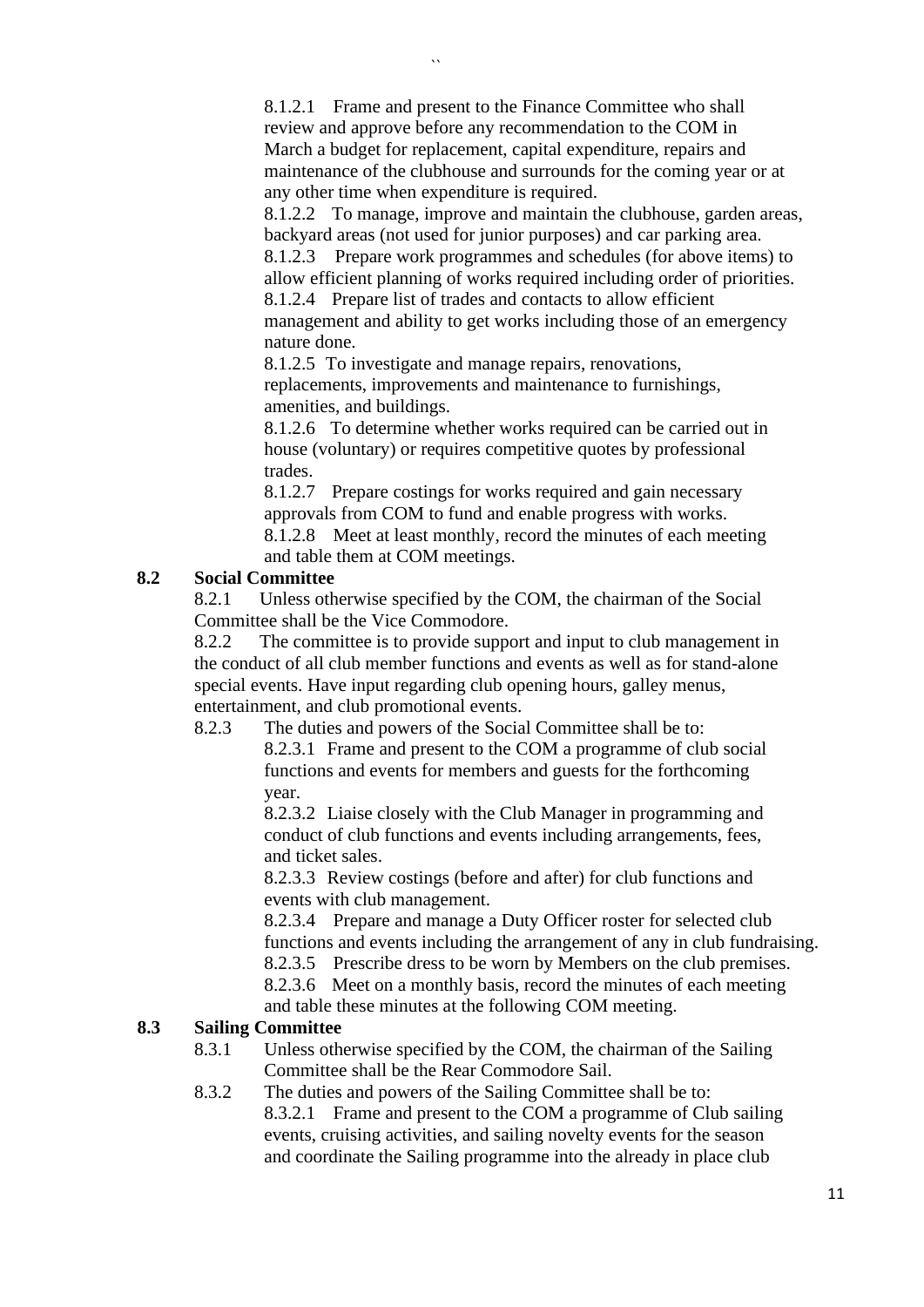sailing programme format.

8.3.2.2 Raise funds and donations for trophies and prizes for the following season Presentation Ceremony.

8.3.2.3 Prepare Notices of Races, Sailing Instructions, and any other documentation required for racing/events.

8.3.2.4 Control all races/events and all yachts participating therein other than the Cockburn Sound Regatta and Power Yacht Events.

8.3.2.5 Ensure that all boats competing in club events are registered on the current boat register and to have third party insurance cover, except for the case of visiting boats representing other clubs.

8.3.2.6 Provide job descriptions for, take charge of, and appoint officials for all events other than Power and Cockburn Sound Regatta events, sailed by or under the direction of the Club.

8.3.2.7 Liaise with Foreshore and Power Committee to ensure that Fixed Sailing Marks are in good repair and properly positioned. 8.3.2.8 Provide the COM with an inventory of and ensure the correct use and care of Club owned flags, horns, buoys, and other sailing equipment.

8.3.2.9 Meet monthly, record the minutes of each meeting and table these minutes at the following COM meeting.

### **8.4 Power Committee**

- 8.4.1 Unless otherwise specified by the COM, the chairman of the Power Committee shall be the Rear Commodore Power.
- 8.4.2 The duties and powers of the Power Committee shall be; 8.4.2.1 In conjunction with the Sailing Committee and the Cockburn Sound Regatta Committee, to organise sufficient Official support vessels for programmed races.

8.4.22 To control use of and maintenance of Club owned support and official vessel including the appointment of operating crew.

8.4.2.3 To control use of and maintain Club owned radio equipment.

8.4.2.4 To position and place the club's fixed sailing marks.

8.4.2.5 Provide a written report for the COM meeting detailing operational status, maintenance requirements, or other issues relating to Club support boats and associated equipment.

8.4.2.6 Maintain a record of the qualifications of club members relevant to helming support craft and doing support duty and ensure that only qualified personnel with current relevant certifications operate the Club's support and start craft.

# **8.5 Junior and Training Committee**

8.5.1 Unless otherwise specified by the COM, the chairman of the Junior and Training Committee shall be the Rear Commodore Juniors.

8.5.2 The duties and powers of the Junior and Training Committee shall be; 8.5.2.1 In conjunction with the Sailing Committee, to frame and present to the COM a programme of Junior racing and training for the season or at any other time when expenditure is required. 8.5.2.2 Provide job descriptions for, take charge of, and appoint officials for all training held by or under the direction of the Club including the appointment of Training Centre Principal (COM Approved) and training instructors.

8.5.2.3 Provide the COM with an inventory of and ensure the correct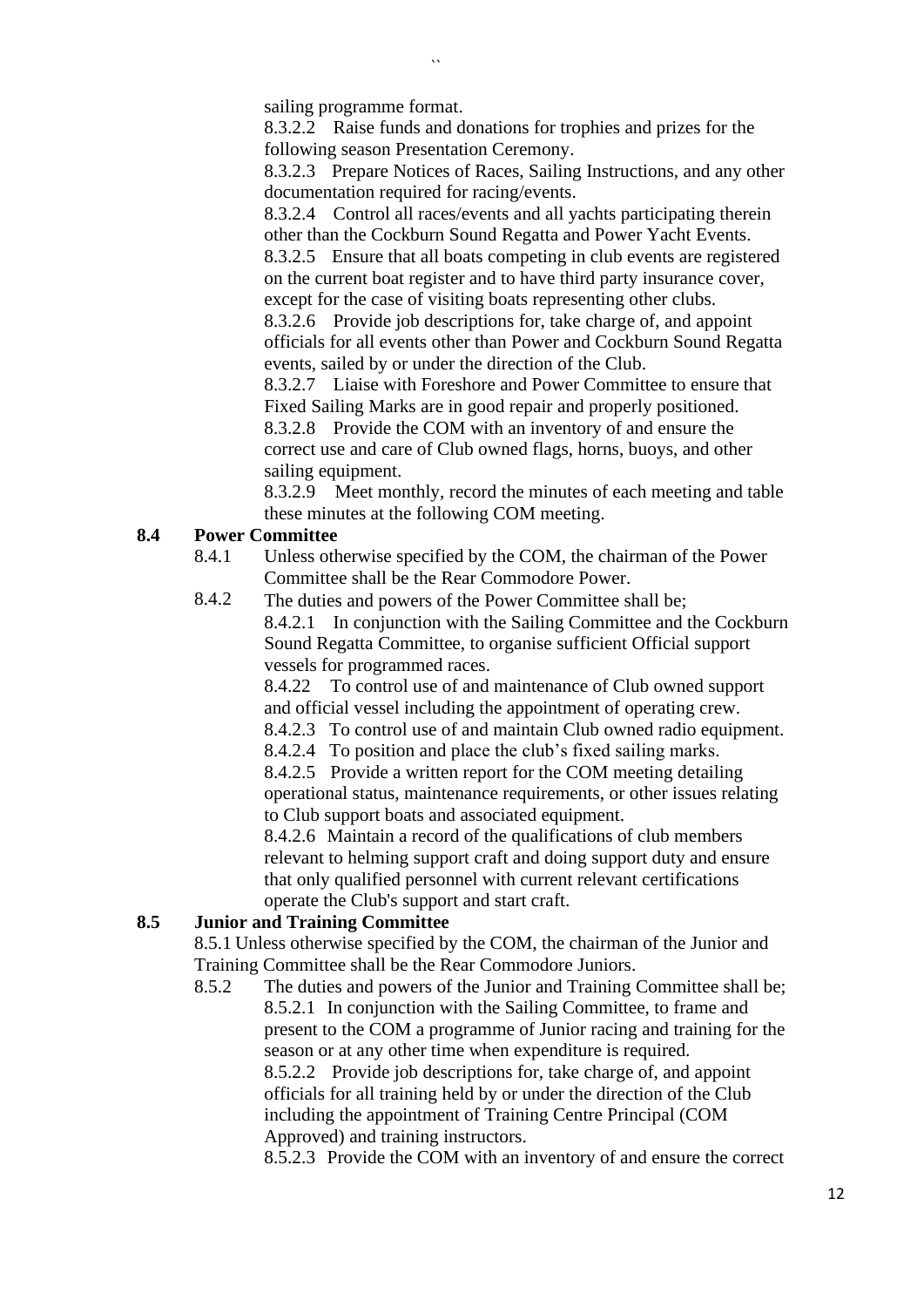use maintenance and care of Club owned training vessels, dinghies, and associated equipment.

8.5.2.4 Supervise and control the use of the boat storage facilities at the Val Street Clubhouse.

8.5.2.5 Meet on a monthly basis, record the minutes of each meeting and table these minutes at the following COM meeting.

### **8.6 Foreshore Committee**

8.6.1 Unless otherwise specified by the COM, the chairman of the Foreshore Committee shall be the Executive Officer.

 8.6.2 8.6.2.1 Manage, supervise, maintain, and control the use of the Point Peron Hardstand facility and equipment for members, including Key Registers.

8.6.2.2 Manage with Power Committee, supervise, maintain, and control the use of the Val Street Club moorings and any other moorings owned by the club.

8.6.2.3 Recommend and supervise maintenance and renovations at the Point Peron Hardstand facility.

8.6.2.4 Maintain and assist in correctly position fixed sailing marks while liaising with Sailing and Power Committee.

8.6.2.6 Meet on a monthly basis, record the minutes of each meeting and table these minutes at the following COM meeting.

# **8.7 Finance Committee**

8.7.1 Unless otherwise specified by the COM, the chairman of the Finance Committee shall be the Treasurer.

8.7.2 The duties and powers of the Finance Committee shall be to: 8.7.2.1 Ensure that true and accurate books of account of the Club are maintained and periodically report on the Club trading and financial situation to the COM.

> 8.7.2.2 Report to the COM any situation in relation to the Club's accounts that have an adverse effect on its liquidity or financial viability.

8.7.2.3 Make recommendation to the COM on pricing of the club's goods and services, salaries and wages for staff, insurance policies, membership fees, levies, training fees, race fees, hardstand fees/charges and accounting procedures.

8.7.2.4 Supervise the finances of the Club.

8.7.2.5 Ensure the auditing of the Club's books of accounts is completed by the  $30<sup>th</sup>$  April each year, by a suitably qualified professional auditor prior to the Annual General Meeting.

8.7.2.6 Present a report of the Club's financial situation at each General Meeting.

8.7.2.7 Periodically make a check on the holdings of trading goods.

8.7.2.8 Monitor and report on the Club's bank and loan accounts as and when required by the COM.

8.7.2.9 Recommend improvements and alterations to the financial methods of the club.

8.7.2.10 Meet on a monthly basis, record the minutes of each meeting and table these minutes at the following COM meeting.

8.7.2.11 Manage the Asset Management Account making

recommendations to COM on its operation from year to year.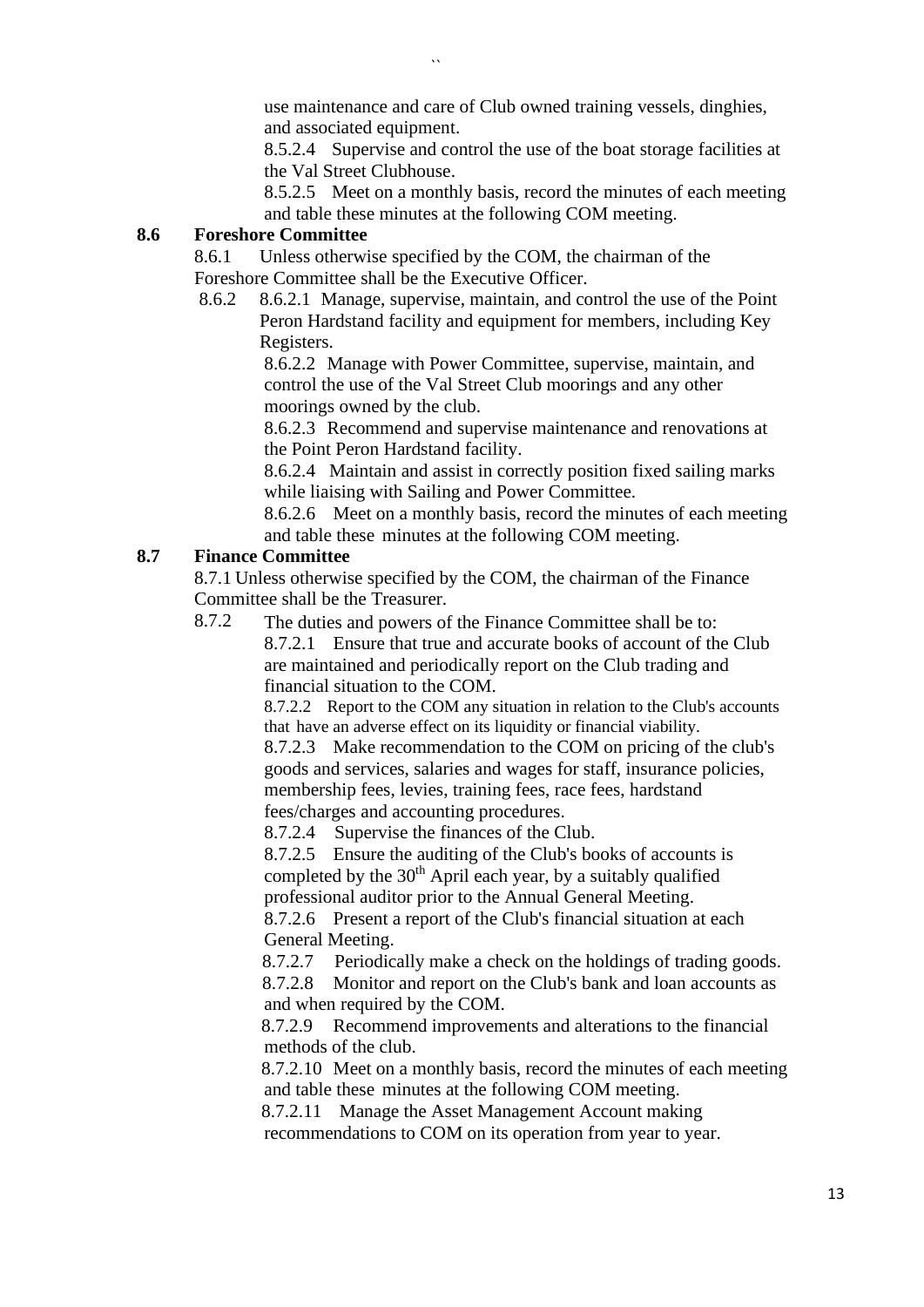# **8.8 Cockburn Sound Regatta Committee**

8.8.1 The Cockburn Sound Regatta committee chairman shall be a COM Appointee.

 $\ddot{\phantom{0}}$ 

8.8.2 The Duties and powers of the Cockburn Sound Regatta Committee shall be:

> 8.8.2.1 Frame and present to the Finance Committee who shall review and approve any recommendation to the COM a budget for the Cockburn Sound Regatta for inclusion in the club cost Centre budget. 8.8.2.2 In conjunction with the Sailing Committee and the Power Committee prepare a programme for the Cockburn Sound Regatta. 8.8.2.3 Prepare Notice of Race, Sailing Instructions, and any other documentation required for the Cockburn Sound Regatta.

> 8.8.2.4 Manage and conduct all races/events for all yachts competing in the Cockburn Sound Regatta.

8.8.2.5 Provide job descriptions for, take charge of, and appoint officials for all Cockburn Sound Regatta races.

8.8.2.6 Meet as directed by COM, record the minutes of each meeting and table at the next COM meeting.

# **9. Bylaws of the Point Peron Hardstand**

# **9.1 Definitions**

9.1.1 **Hardstand Facility** - refers to the Point Peron Hardstand Facility.

9.1.2 **Hardstand & Boat Register** - a register of boats, associated owners and storage information.

9.1.3 **Hardstand Registration Tag** - a tag issued to identify the owner of a boat or jinker at the Hardstand facility.

9.1.4 **Hardstand Bay** (Storage Bay) - a designated bay at the Hardstand facility.

9.1.5 **Dinghy Storage** - an area or areas designated for the storage of dinghies. to maximum length of 3.5 metres.

9.1.6 **Outboard Storage** – Locked container with key entry made available to voting members only who have outboard motor in storage, after payment of key deposit and required storage fee. (Ref: Outboard Container Requirements)

9.1.7 **Facility** - in this section of the bylaws refers to the Hardstand facility.

9.1.8 **Personal/Commercial Use** – Using facility that shall attract extra over charges.

9.1.9 **Establishment Fee** – An amount determined by the club only applies to a **NEW** member who takes out a hardstand bay (not dinghy bay) or for the first time in their first full year of membership with a hardstand bay.

9.1.10 **Bond** – An amount held by the club which may be refundable subject to costs incurred by the club on behalf of the member shall be recovered from bond amount. Any refund shall only be at termination of use of hardstand or on resignation. If a member has their membership terminated due to non-payment of fees the bond shall not be refunded. This bond shall be maintained at the original value level at the commencement of each financial year.

9.1.11 **Refunds –** If a member sells their boat or leaves the hardstand after all fees are paid the **"Hardstand Refund Guidelines"** shall apply in calculating the refund due.

# **9.2 General**

9.2.1 Unless otherwise restricted by the constitution or bylaws, the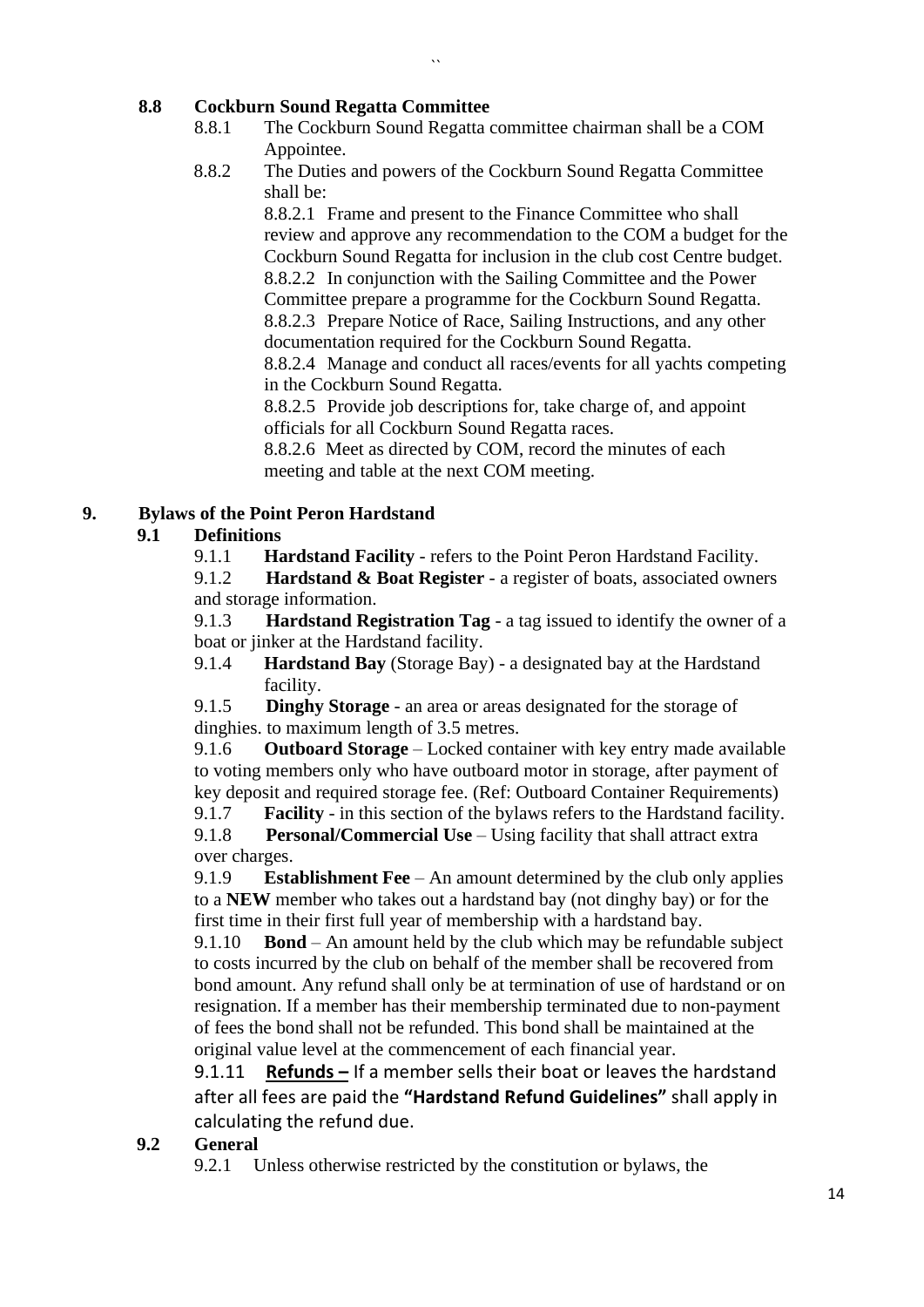$\ddot{\phantom{0}}$ 

Hardstand facility is available for the use of all Voting Club Members for the "purpose of storage of club members small craft and property owned by the club**"** in accordance with the club's lease conditions. The **guideline** restriction on craft size shall be limited to 10m in length and/or 6.5 tonnes in weight. (See Guidelines). Any deviation from this purpose such as, larger craft, storage of member's property, extra workspace, and planned, organised, and managed events shall be by separate application/agreement and presented to the Foreshore committee for their approval, who shall formerly notify COM of their approval and forward copy of any agreement to administration files. In the case of events/functions at least 30 days prior to the conduct of the event. The Foreshore Committee shall ascertain if any costs will be incurred by the club and recover these costs accordingly.

9.2.2 There is a hardstand key register (Ref **"Hardstand Key Conditions of Entitlement")** document which details how access keys are to be issued and controlled beyond the issue to financial Voting Members with hardstand, dinghy, outboard motor storage rights and for members casual launching/retrieval (by own vehicle) of home/offsite stored craft. Application from voting members for access keys (who do not comply with these rules need to be made to the club administration detailing reasons for needing a key. This will be reviewed by the foreshore committee for prompt response to administration. Please contact Foreshore committee for further details.

9.2.3 Only financial Voting Members may:

9.2.3.1 Utilise the hardstand facility subject to the signed application, conditions of use and payment of all fees, charges, and bonds.

9.2.3.2 Obtain a key to the facility. (Refer to Hardstand Key C of E) 9.2.3.3 Use the facility for the purpose of boat storage, maintenance, and construction provided that they are recorded on the current Hardstand & Boat Register.

9.2.3.4 Park a vehicle inside the perimeter of the facility except that such parking shall be limited to one vehicle per member.

9.2.3.5 Launch or retrieve a boat at the facility, except by separate agreement with charges.

9.2.3.6 Allow their accompanied guests to use the hardstand facilities.

9.2.4 Road and beach access must be locked, when not in use.

9.2.5 The Executive Officer shall have the right to affix a Hardstand Registration Tag to any boat, dinghy, or jinker stored at the Point Peron Hardstand facility. This tag:

> 9.2.5.1 May list the owner's contact details and may be affixed to the jinker in preference to a boat.

9.2.5.2 And shall not be removed whilst the boat, dinghy, or jinker is stored in the facility.

9.2.6 Members are responsible for the tidiness and safety of their storage bay area. Toxic or flammable chemicals shall be stored safely, in small quantities only, and in accordance with the prescriptions of local and state laws and grassed areas shall be mowed regularly.

9.2.7 On no account should any Member live at the hardstand be it on a boat, in a vehicle or any structure within the Hardstand facility, however, whilst working on their boats, members may sleep aboard for no more than three (3) nights in any one calendar month, subject to the approval of the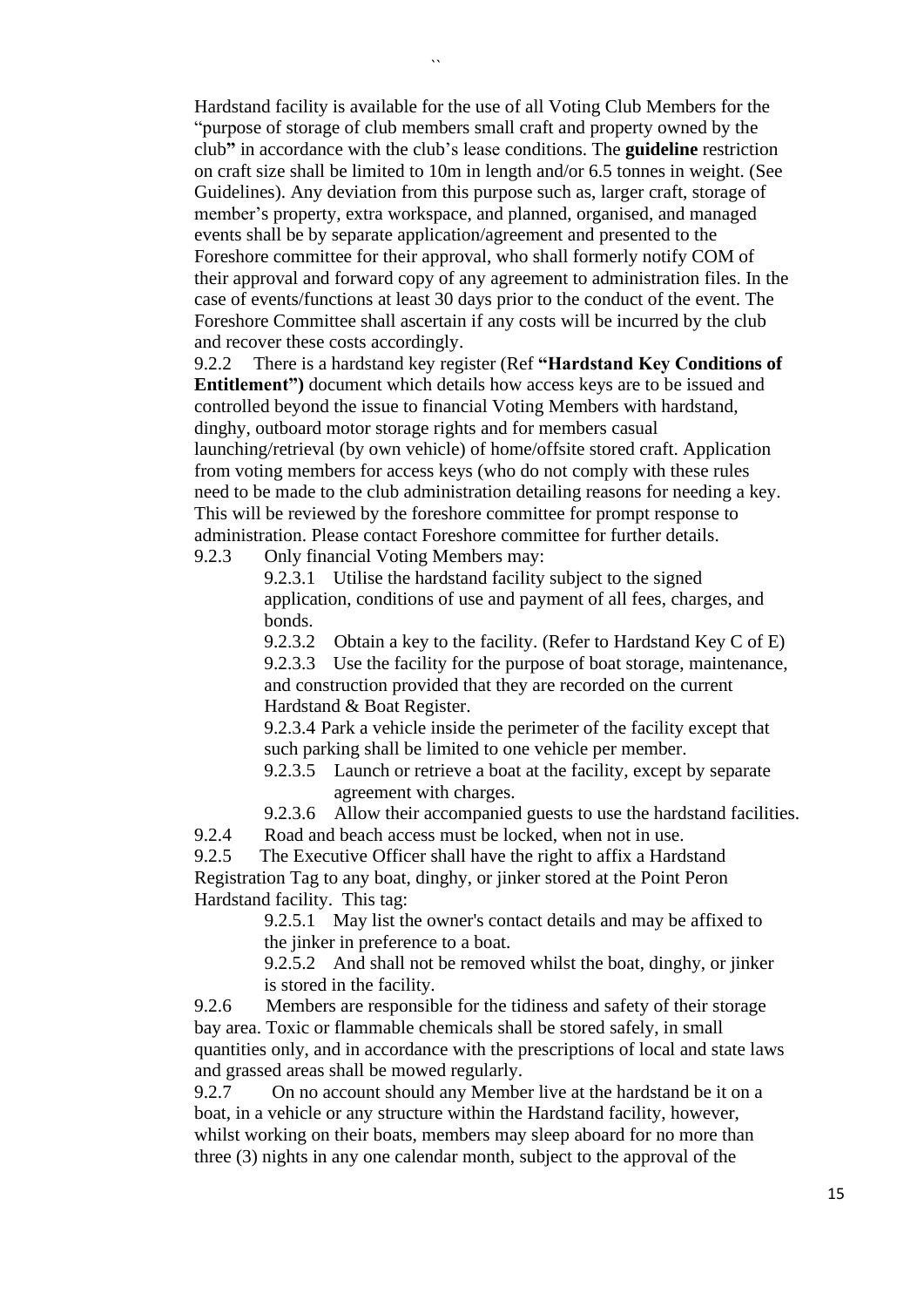Executive Officer.<br>9.2.8 Except w Except when locked in the Open Position under the direction of the Executive Officer, perimeter gates shall be closed and locked by members after entering or exiting. No interference to the gate mechanism or sensor blocking allowed.

9.2.9 Vehicles driven in the Point Peron Hardstand area shall not exceed a 'walking speed'.

9.2.10 Dogs must be kept on a lead at all times while in the facility and controllers of the dog shall clean up after them.

 $\ddot{\phantom{a}}$ 

9.2.11 **INSURANCE** - Members storing boats and property at the facility shall ensure that they have Public Liability insurance to the value of \$10m. Proof of this insurance shall be submitted to the club's administration office at time of application for use of Hardstand and members agree to send updates of insurance renewal certificate each year.

It is further recommended to members that adequate insurance cover for loss or damage to their boat and property be in place as TCYC does not accept any liability for any loss or damage by any cause.

9.2.12 Failure to pay membership or hardstand fees by their due date will result in the vessel being deemed abandoned and the club shall have the right to hold, seize and to dispose of vessel to recover monies owing in accordance with the conditions of use. (Take out word signed)

# **9.3 Boat Register**

9.3.1 Any vessel listed on the Hardstand & Boat Register must be owned or part owned by the member nominated on the Hardstand & Boat Register form. 9.3.2 No vessel shall be registered unless every person having an interest therein is a financial member of the Club.

9.3.3 Any vessel or storage requirement listed on the Hardstand & Boat Register shall be renewed at the beginning of the club's financial year by the completion of any documentation required and full payment of fees due, HSP shall only be validated when all documentation required is signed and submitted.

9.3.4 Yacht owners who use an assigned 'CR' sail number shall be entitled to use that assigned number in successive years provided they remain financial members of the club.

### **9.4 Slipway, Jinkers, Tractors, Winch (if applicable) and Other Facilities**

9.4.1 Only Financial Voting members may use the slipway, jinkers, tractor, and other boat transfer or maintenance property of the Club. Members shall display a duty of care when using the launch/retrieval cable by having a spotter or by preventing persons from entering the area.

9.4.2 It shall be the prerogative of the Executive Officer to refuse permission for a jinker to use the slipway or permission to use the club tractor, winch, or any other club equipment if he considers the intended actions to be unsafe or that the equipment is unsuitable for the task.

9.4.3 All jinkers shall have a device fitted to lock the steering in a straightahead position.

9.4.4 Jinkers tow bars shall have some mechanism to hold them 150mm above ground level or be fitted with jockey wheels or skid bars.

9.4.5 Only operators authorised by the Executive Officer shall operate the winch (should one be in place).

9.4.6 Members shall report any damaged equipment or unsafe conditions to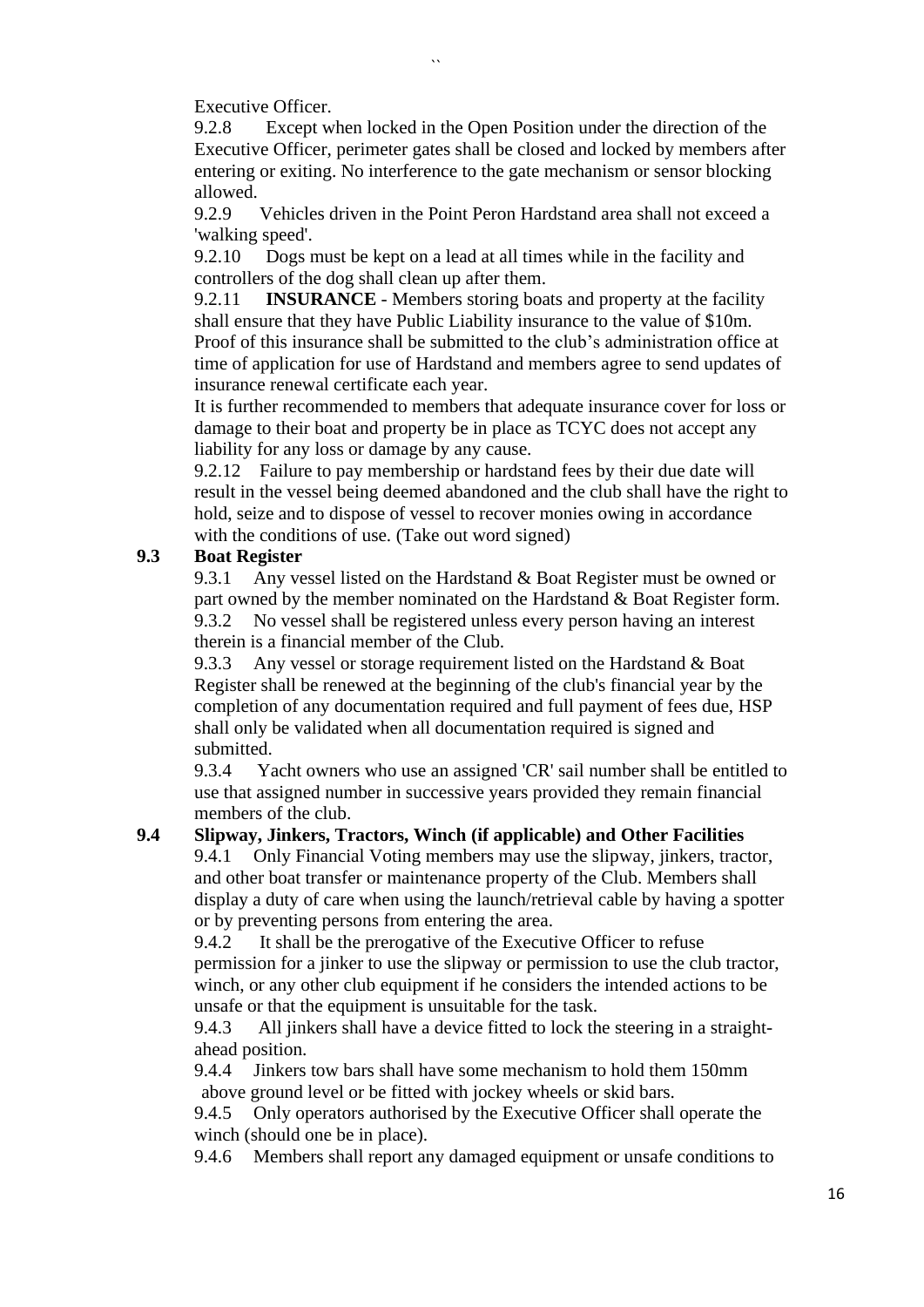the Executive Officer or his nominee who has the prerogative to limit the use and/or manner of use of any club equipment.

9.4.7 Members shall report any damaged equipment or unsafe condition to the Executive Officer or a nominee of the Executive Officer.

9.4.8 Any member wishing to have his boat slipped, or who requires the use of the tractor or other club equipment shall pay the appropriate fee. The fees shall be those set down from time to time by the COM.

9.4.9 Any member using the facility of the hardstand to an extent above normal use or over an extended period shall be charged for such use. Members wishing to make intensive or extended use of hardstand facilities shall apply to the Executive Officer for written approval from the COM and pay any extra charges determined.

# **10. Code of Conduct at the Clubhouse, Hardstand, Rigging Areas and on the Water participating in Club Events**

- **10.1** Members must display respect to their fellow members, employees of the club, guests, and visitors in accordance with this code of conduct, the club's constitution, and the bylaws.
- **10.2** Members shall not engage in loud argumentative language, offensive or abusive language, dissent, conduct unbecoming, or actions which would bring the club into disrepute.
- **10.3** Members, employees, guests, and visitors are encouraged to enjoy the hospitality of the club environs without fear of acts of any form of discrimination, bullying, intimidation, racial vilification, or verbal abuse.
- **10.4** Members, employees, guests, and visitors will ensure that the comfort of other patrons is not unreasonably disturbed and not cause offence.
- **10.5** Members, guests and visitors when consuming alcohol, will do so responsibly, and will accept any staff, licensee, or committee person directive to amend their behaviour to discontinue their consumption of or the serving of alcohol, without complaint.
- **10.6** No Member shall take away from the Club premises any newspaper, book or any other article or property of the Club unless authorised.
- **10.7** No paper or notice, written or printed, shall be laid in or about (incl notice boards) on Club premises without the sanction of the COM or Club Manager.
- **10.8** Social Media Members, Employees, Guests and Visitors shall not.
	- Make references or statements in social media that are misleading, false, or likely to injure a person's reputation or bring the club into disrepute.
	- Make any abusive, discriminatory, intimidating, misleading, harassment or offensive statements against the club, its members, or employees.

### **11 Bylaws of the House**

### **11.1 Club Regalia and Dress**

11.1.1 Members and guests shall be suitably dressed for the occasion as prescribed by the current TCYC Dress Code for Flag Officers, Committee and Members.

11.1.2 Regardless of dress code prescriptions, it shall be the prerogative of the duty officer, duty manager or senior staff member (at their discretion), to determine the appropriateness of dress as well as supervise the transition from casual to more formal dress requirements. (depending on the circumstances prevailing at the time)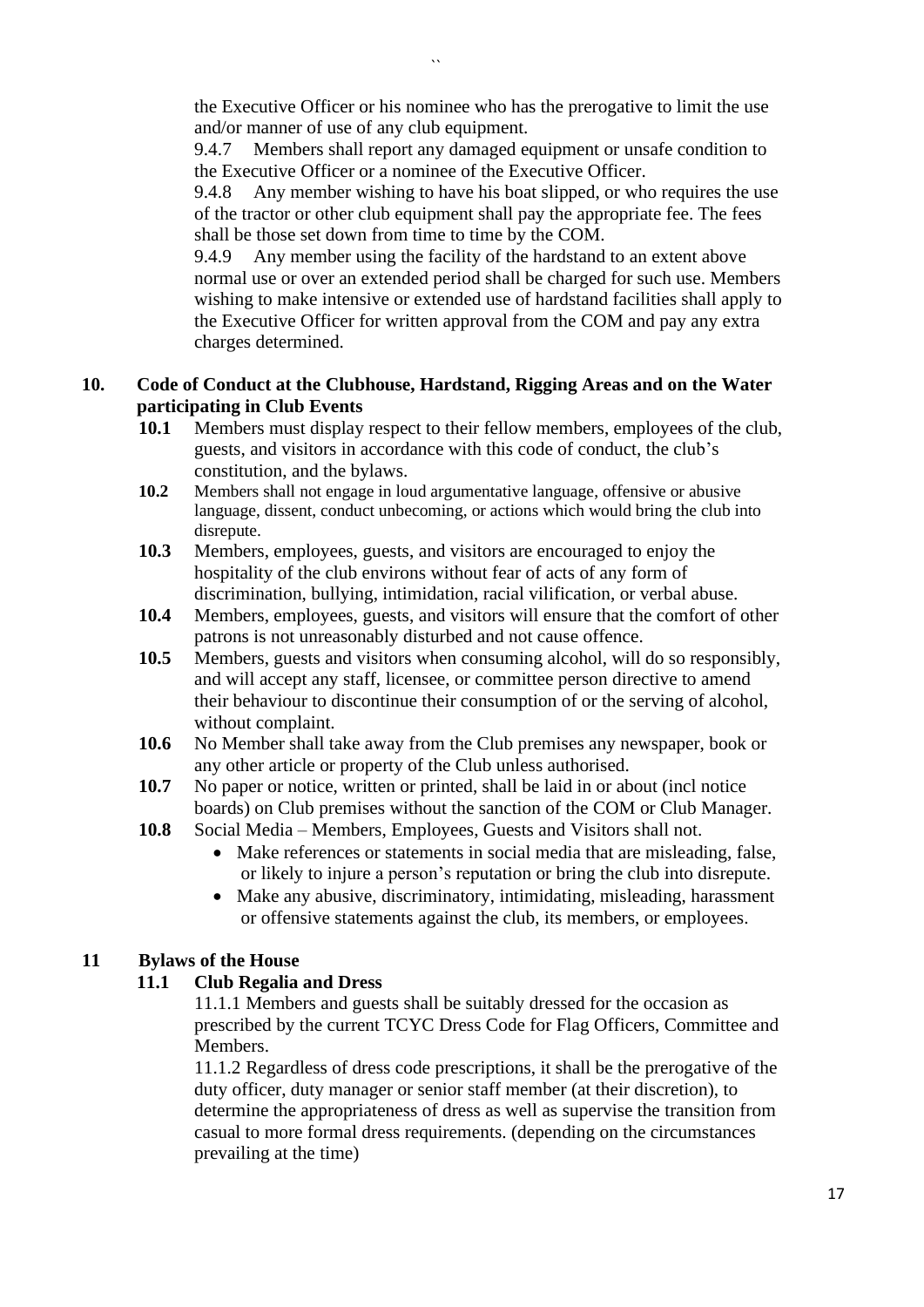### 11.1.3 **Minimum Dress Standards-**

• Club Area Downstairs - Shirt or top, long trousers, shorts, slacks, skirts or dresses and footwear.

• Club Area Upstairs – Collared shirt, tops, long trousers, dress shorts, skirts, dresses, shoes, or dress sandals (No thongs) except when a theme event then in tone with the theme.

**General Prohibitions** – The following are not permitted in the clubhouse.

- Coveralls/overalls.
- Work dress that is dusty, dirty, soiled, torn or paint/oil splattered.
- Hi-Viz work clothing after 6.00pm

 $\ddot{\phantom{a}}$ 

- Steel capped boots.
- Bathers except on sailing days. (See below)
- Singlets/tank tops. (women's thin shoulder strap tops are not tank tops)
- Avoid tracking sand into the Clubhouse or wet sailing gear except through wet entry door direct to shower/toilets.
- Refrain from using mobile phones in members bar area, please go to a secluded area or outside if necessary.
- Hats not permitted to be worn in clubhouse.
- Bare feet (except on sailing days see below)
- **Sailing Days** -Sailing clothing and bare feet are permitted until 6.00pm.
- **11.2 Club Regalia –** The following describes appropriate dress regalia for members.
	- 11.2.1 **Members** May wear a blazer coat made from a light shade, navycoloured material with distinguishing pocket badge being the club burgee, the red St George cross with navy-blue background, with golden dolphin in the upper canton against the hoist. The outline of the burgee staff to be of gold twisted rope.
	- 11.2.2 **Boat Owners** With boats duly registered with the club, shall be entitled to wear a small black fouled anchor on each side of the top collar of jacket 25mm above the collar step.
	- 11.2.3 **Epaulettes** TCYC epaulettes are to be of black background, the letters TCYC woven in gold thread spaced 3mm from the lower end. Above the bands of rank shall be a gold fouled anchor surmounted by a golden dolphin (facing forward) with a small gilt button at the upper end. The following bands of rank are applicable;

**Commodore** - Four gold bands the upper band incorporating a curl. **Vice Commodore-** Three gold bands the upper band incorporating a curl. **Rear Commodores/Executive Officer**-Two gold bands the upper band incorporating a curl.

**Treasurer** – One gold band incorporating a curl with rope band above. **Secretary and Committee Members** -One gold band incorporating a curl. **Past Commodore's** - Four gold bands the upper band without a curl

11.2.4 **Double Breasted Jacket** -Shall be a navy style, black jacket with four black merchant navy buttons down either side of the jacket front and vents at the side seams. The jacket shall have the following ranks of office on

**Commodore** -Four bands of 5mm black lace, the upper band incorporating a 5mm curl.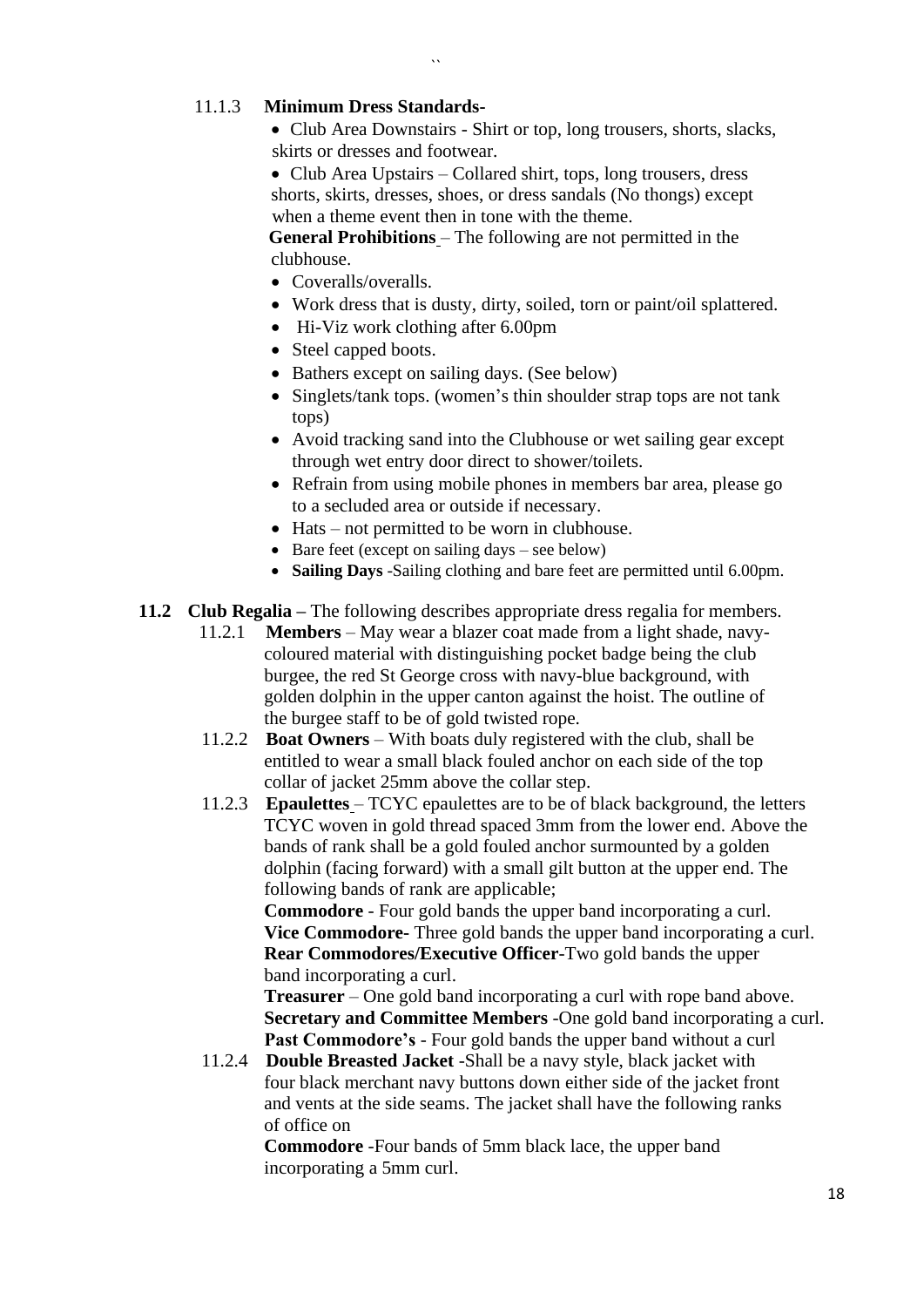**Vice Commodore**- Three bands of 5mm black lace, the upper and incorporating a 5mm curl.

**Rear Commodores and Executive Officer**- Two bands of 5mm black lace, the upper band incorporating a 5mm curl.

**Treasurer** -One band of 5mm black lace, incorporating a 5mm curl and rope band above.

**Secretary and Committee Members**- one band of 5mm black lace, the band incorporating a 5mm curl (Optional)

**Past Commodore's** – Four bands of 5mm black lace, the upper band All the above cases the bottom of the lower band shall be 65mm from the end of the sleeve.

- 11.2.5 **Cap and Cap Badge** Shall be a navy style cap with white cover and club badge. The cap badge shall be a golden fouled anchor surmounted by a golden dolphin surrounded by a golden laurel wreath.
- 11.2.6 **Mess Jacket** Shall be a black navy style with shoulder straps. Three large merchant navy gold buttons on each side at the front and shall be fastened by two similar buttons joined by a small length of gold chain. On the lapel above the step shall be a small gold fouled anchor. Along the under-side of each sleeve, the seam, shall have three small merchant navy gold buttons, 25mm apart, the lower button being 25mm from the lower end of the sleeve.

# 11.2.7 **Assistance Available to COM members** –

- Epaulettes shall be provided on loan to all COM members.
- Burgees will be provided on loan to all Flag Officers.
- All COM members (including Flag Officers), are, after having served in their positions for 3 months, may be eligible for reimbursement for costs met to comply with this dress code. Such reimbursement should be at the discretion of the COM and not granted repeatable or for continued service as a Flag Officer in different capacity, e.g., serving as Rear Commodore, then Vice Commodore.
- The Past Commodore shall be presented, a no charge to the member, a set of epaulettes with four gold bands, the upper band without curl, a name badge denoting the years of service as Commodore of the club and a miniature presentation burgee.
- All Flag Officers and committee members are entitled to obtain from the club, at no cost, one jumper, one tie and a cap badge.
- 11.2.8**. Dress Code for Flag Officers and Committee Members for Official Duty Summer Duty.** (Opening Day to Last Club Sailing Day per programme)
	- Long white trousers, shorts, or knee length skirt.
	- Plain white open neck, short sleeve shirt/top with shoulder straps and epaulettes.
	- Plain white shoes, white socks/natural stockings.
	- Name badge.
	- **Official Duty** (Upgrade dress to include.)
	- Long white trousers.
	- Club double breasted jacket, club tie and club cap (outdoors only) **Winter Duty.** (Day after last Sailing Day to the day before Opening Day)
	- Long medium grey trousers, knee length skirt.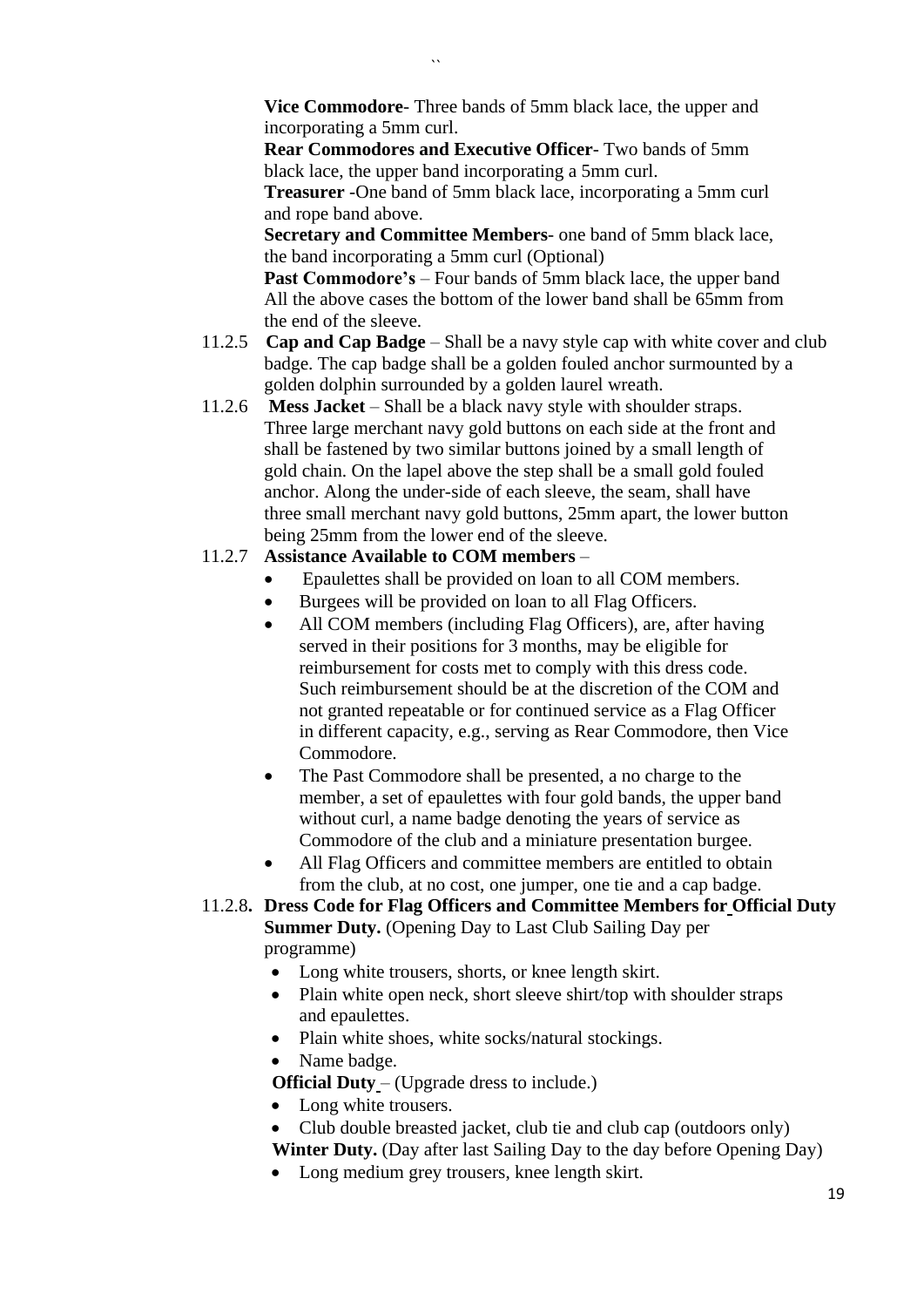- Plain white open neck shirt/top with shoulder straps and epaulettes
- Plain black shoes, black socks/natural stockings.

• Dark blue woollen club jumper and name badge.

**Official Duty** – (upgrade dress to include)

• Club double breasted jacket, club tie and club cap

# **Friday Duty Officer Responsibilities.**

- Collect and review day sheet provided by office.
- Duty commences at 6.00pm.
- Summer/Winter dress code.
- Review raffle details and arrange selling of tickets and draw.
- Check member and guest details.
- Check and conduct Member draws.
- Consult Duty Manager and make any announcements required.

# **After Sailing Race Days Duty Officer Responsibilities.**

- Dress code optional either duty dress or neat casual.
- Review and understand results presentation and other announcements.
- Consult with Race Officer/Duty Manager for any other duties.
- Prepare presentation table and have available pennants.
- Arrange assistance for presentation, usually Junior Captain.
- Normal Sailing Presentations at 6.00pm.
- Ensure race results have been posted.
- Arrange that the outside flags have been taken down and stored.
- Return unused pennants and results to their storage or file.

# **11.3 Guests**

11.3.1 Members shall not sponsor a guest for whom any of the following is applicable.

> 11.3.1.1 The person is known to be an unsuccessful candidate for admission to the club.

11.3.1.2 The person has been struck from membership of the club in the immediate past five-year period for non-payment of subscriptions or other monies owed.

11.3.1.3 The person has been a casual guest at the club on **five (5)** occasions over the preceding twelve-month period.

11.3.1.4 A person who has had their membership terminated because of disciplinary action is not permitted on TCYC premises (clubhouse or hardstand)

11.3.2 **Casual Guests (5 or less guests must be signed in**) (Section 48.2.a.i) 11.3.2.1 Members may entertain up to five guests by recording the names and details of each guest and the member sponsoring the guest in the Club Visitors' Book on each occasion of a visit by that guest. The guest is to take the removable guest sign in slip and present it for service or when requested.

11.3.2.2 A guest may not be supplied with any liquor except at the invitation and in the company of a Member.

11.3.2.3 Member shall be responsible for the conduct of their sponsored guests and be present for the duration of guest's visit.

11.3.2.4 The Club Manager, Licensee, Duty Manager, Duty Officer or COM member shall have the right to object to the presence of any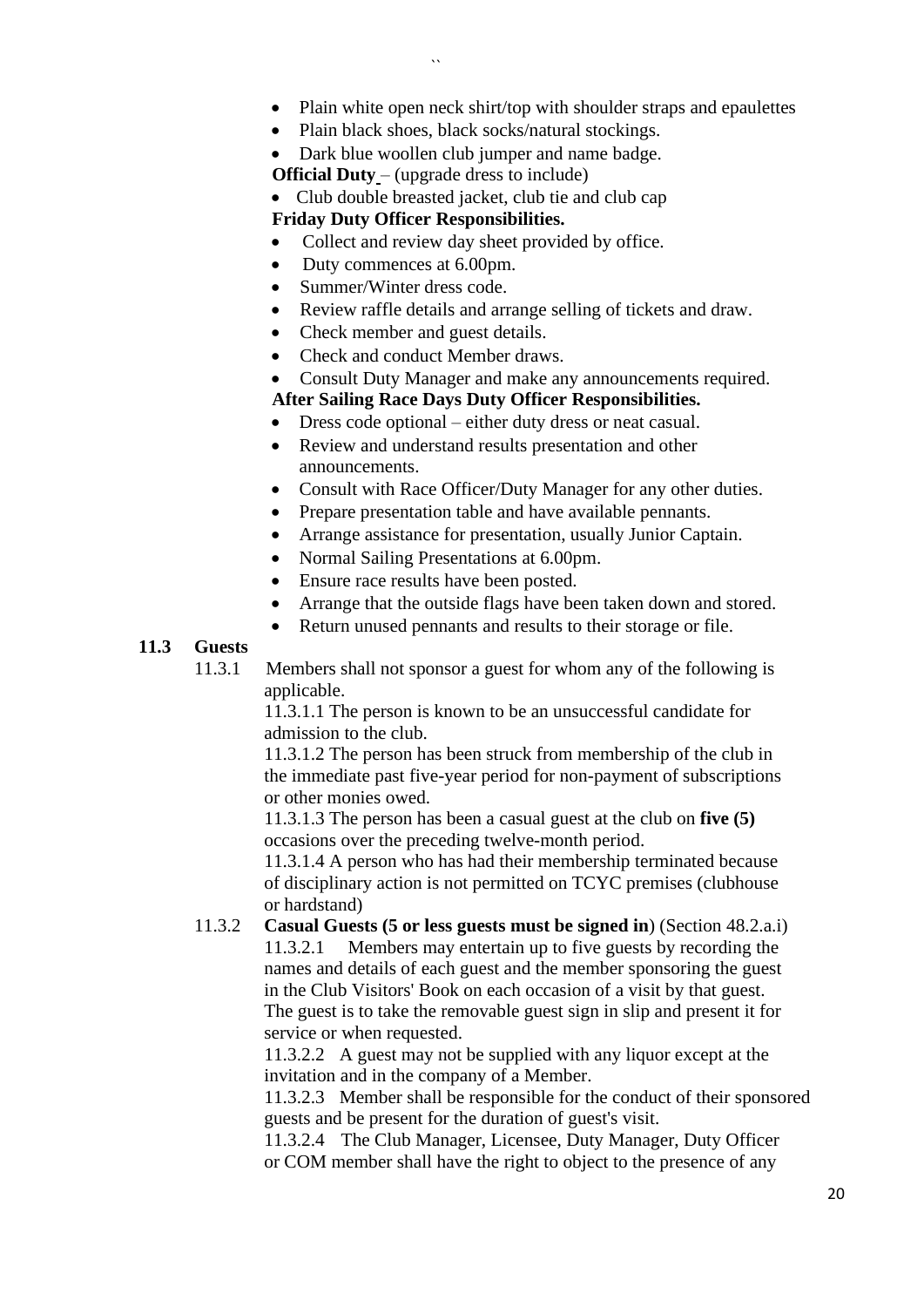guest whom they may consider to be undesirable.

11.3.3 **Function/Event and other bookings** (Guests not required to sign in providing a member has pre-booked and it is documented) 11.3.3.1 Members wishing to entertain more than five guests shall pre-book the function/event/other booking with the Club. 11.3.3.2 Guests attending a club or a member function/event. 11.3.3.3 Guests are to advise their function or member details should it be requested when obtaining service or when requested.

11.3.4 **The Liquor Control Act** section 48(2) (a) (ii) authorises the sale, during permitted hours, of liquor to a member and to guests of that member in the company of that member, ancillary to a meal supplied at the Club or on behalf of the Club, to a member and to each of the guests of that member (without limitation as to number), being guests of whose attendance prior notice was given to the Club in accordance with bylaws approved. Such approval will only be granted by the Club after adequate prior notice.

### **11.4 Fund Raising**, **Grants and Sponsorship**

11.4.1 **Fund Raising** – On club premises shall only be allowed as per. 11.4.1.1 **General** – Club Friday Night Raffle or similar with proceeds to social, members bar revenue, approved by Club Manager and accountable by Treasurer.

> 11.4.1.2 **Internal Club Requirements** – Shall be conducted by a club Member for a specific purpose (travel subsidy, 100's club etc) Approved by Club Manager or COM after submission of application form which includes details of date, purpose, estimate of funds to be raised, expenses costs and balance of funds to expressed purpose.

11.4.1.3 **Sanctioned Third-Party Events** – A written request shall be Submitted to COM for approval, detailing responsible person, date, fund collection, prizes, distribution of proceeds, accountability may be requested. The club' general policy is not to contribute directly from club funds. Example "Movember".

11.4.2 **Grant Applications** – Applications for grants to third party bodies (e.g., City of Rockingham) for events conducted at the club shall only be made by the COM, unless they approve otherwise.

### 11.4.3 **Sponsorship**

Sponsorship shall only be finalised by the Committee of Management (COM). Complete proposals (including guide schedule) shall be bought before the COM before any commitments are made and generally shall fall within the guidelines. indicate exposure options and club benefits as follows;

- In House Electronic Advertising Newsletter, Facebook, Website.
- In House Direct to Members Club TV, New Members Pack, Sailing Programme.
- Clubhouse Advertising Property walls.
- Direct to Sailing Community CSR/Special Event Programme, Banner advertising.
- Club Functions Sponsors Night, Function Room, Social Membership.
- 11.4.3.1 Sponsorship categories shall be

• **Bronze** (up to \$2000), **Silver** (up to \$3000), **Gold** (up to \$4500) and **Platinum** (over \$4500) as per guide schedule.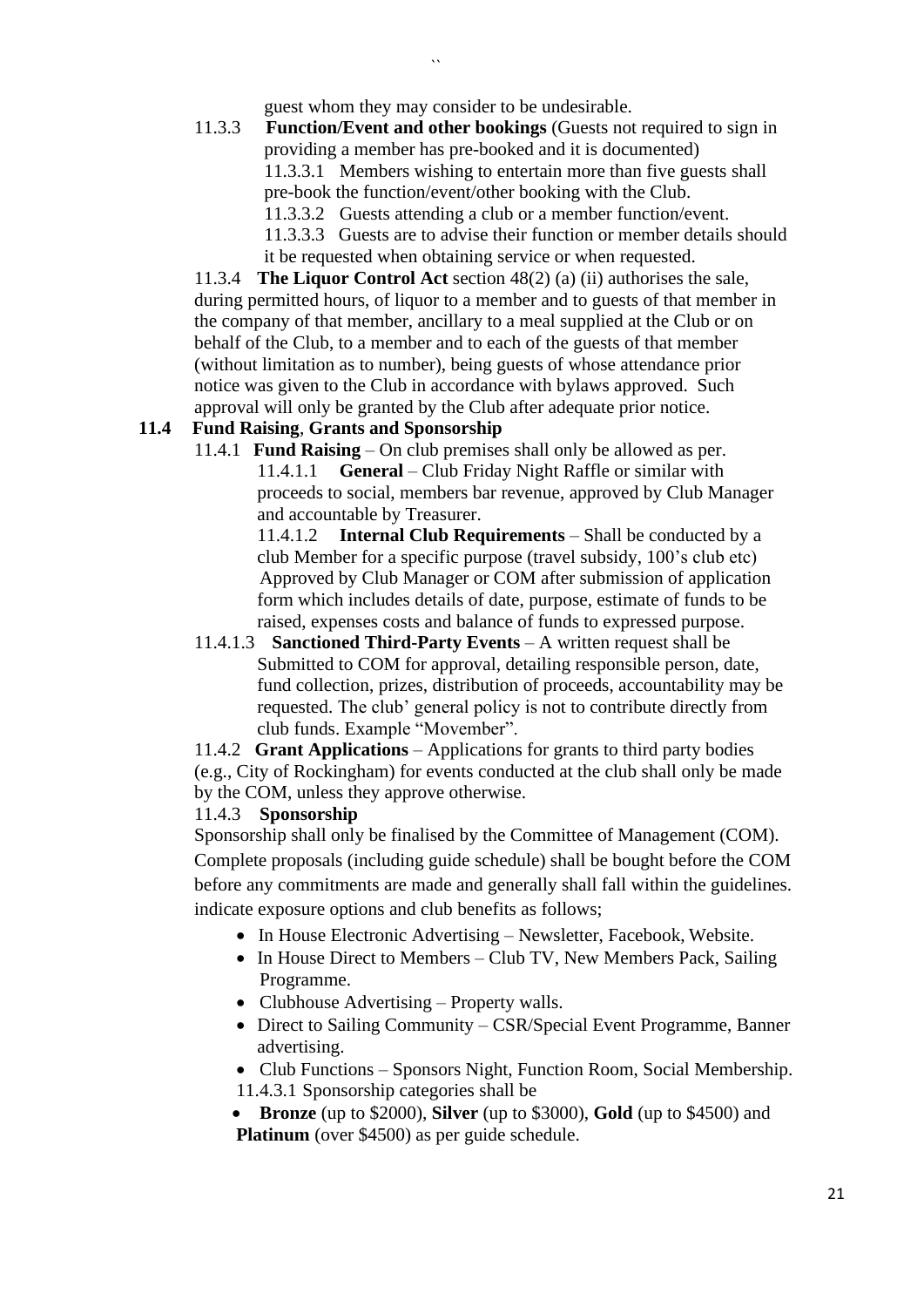- **Gold and Platinum** level shall consist of minimum **50% cash component**, balance in contra form.
- **Bronze and Silver** level may contain a cash component with balance in contra form.
- **Complimentary Social Membership** can only be included in any package which includes a minimum 50% cash component.

• **Contra Value** shall be measurable against value of normally purchased products/ services by the club, or for items/services deemed to be of real value to the club.

Each contra item shall be fully described and valued prior to approval of sponsorship proposal. Any deviation from the approved proposal shall be notified for agreement. Variations to the agreement may include commissions on services provide by sponsor.

11.4.4 **Fundraising** – As a Non-for-profit organisation the club does not donate directly to charities or individual causes, however, subject to application and approval by COM the club will consider options which may involve access to the club and members who may be able to offer their individual support.

# **11.5 Other Bylaws of the House**

# 11.5.1 **Under 18 years of age**

11.5.1.1Members shall ensure that under 18yo are under the supervision of a parent or guardian.

11.5.1.2Members shall ensure that under 18yo are not permitted on the tiled area at the perimeter of the bar except that Junior Members may approach the downstairs bar at the galley end for non-alcoholic drinks and snacks.

11.5.1.3Non-Members under 18 years of age may not approach the bar, and all their requirements must be purchased by their parent/guardian.

# 11.5.2 **Pets**

11.5.2.1 No pets shall be allowed into the Clubhouse. 11.5.2.2Pets may be brought to the outside areas of the Club only with the approval of the Duty Manager, provided they are always leashed in the case of dogs and under the supervision of their owners.

11.5.3 **Members Car Park** – The club has a 50bay car park in Val St which has an operating procedure controlled by administration staff.

The Car Park is available to the following:

- Members who have a key card that operates the drop boom gate for entry.
- Key cards (require payment of key card deposit) are available from the office ONLY to members (17 years old and over) and only during office hours.
- Guests of members and guests who are attending a pre-booked function at the club.
- Key card deposits are refundable should a member resign or no longer require it, they shall request it at time of return of serviceable card. At the expiration of 6 months from termination of membership the deposit shall be forfeited.
- Visitors attending a club recognised event or sailing event.
- Casual guests, non-members and the general public are encouraged to utilise street parking which is under the control of the local council.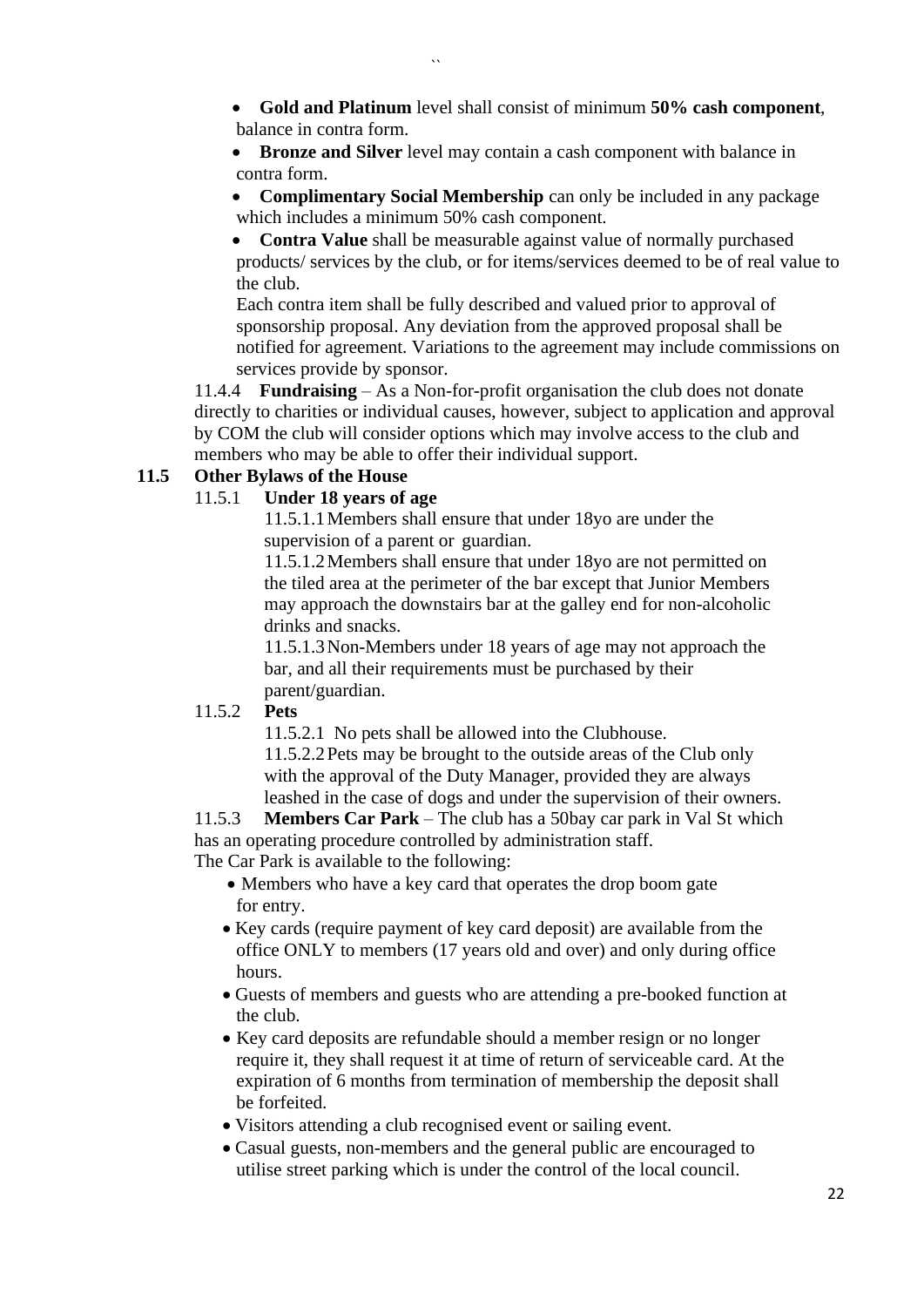11.5.4 **Smoking Restrictions** – The Cruising Yacht Club is a non-smoking venue with no smoking (including E-cigarettes) within the premises or within 7 metres of any entry/exit doors. A designated smoking area downstairs is available located at the southern end of the front garden. No smoking at all in the upstairs Burgee Room or on the balcony, the club reserves the right to apply a penalty or deduct an amount from any bond paid to the club. No smoking signs if in place are not to be interfered with by any member or guest. Proper disposal of cigarette butts is required. (Not dropped on the ground)

# **12. Flag Protocol**

### **12.1 Officers' Burgees**

12.1.1 The Commodore's Burgee shall be a true Club Flag with a swallowtail.

12.1.2 The Vice Commodore's Burgee shall be the same flag with one golden ball in the lower canton.

12.1.3 The Rear Commodore's and Executive Officer's Burgees shall be the same flag with two golden balls in the lower canton.

12.1.4 The Past-Commodore's Burgee shall be the same flag as the Commodore's with a gold cross in the lower canton.

12.1.5 No Officer's Burgee shall be displayed on any yacht in the absence of the Officer concerned.

### **12.2 General Requirements for Club Flags (Ensign, Burgee, or Pennant)**

12.2.1 The Club Flag shall be blue with a red cross superimposed on a white cross, (St. George's Cross) with a golden dolphin in the upper canton.

12.2.2 The Ensign or Pennant of one Club may never be flown with the Burgee or Pennant of another.

12.2.3 All Members are expected to observe the established customs of the sea in flying flags and ensigns.

12.2.4Club Pennants and Flag Officers' Flags may be flown continuously day and night when the yacht is under sail or under way. There is, however, no objection to hauling the Ensign and Flags down during the hours of darkness.

12.2.5 In harbour, the Club Pennant should be flown between 0800 hours and sunset.

12.2.6 Racing or Distinguishing Flags should be flown before, during, and not more than a short time after the completion of a race.

12.2.7 If a yacht retires from a race, the Racing or Distinguishing Flags should be lowered as soon as practicable.

12.2.8 The flag of a Flag Officer should be flown continuously by day and by night in harbour.

### **12.3 National Flag**

12.3.1 The National flag shall be flown in accordance with Flag Protocol as prescribed by the Australian Government.

12.3.2 In addition to the flying of the National Flag at half mast on such occasions as Anzac Day in accordance with Australian Government Flag Protocol, the National Flag may be flown at half mast on the day of a member's funeral, or an occasion of mourning as directed by the Commodore or Vice-Commodore.

### **13. Trustees**

The COM of the day shall appoint at least two Members as Trustees for the Club and such appointment shall continue until resignation, ceasing to be a member of the club,